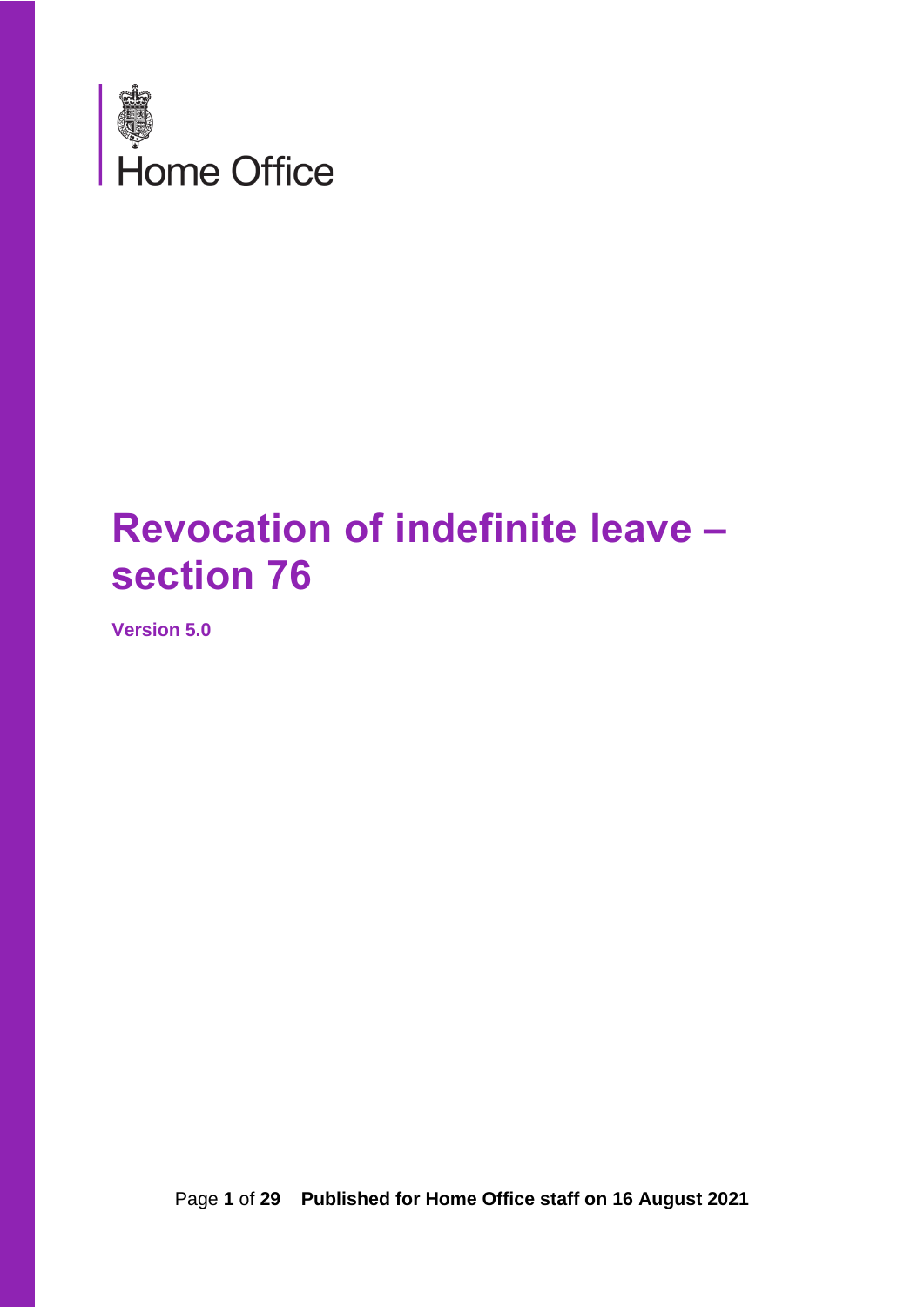# <span id="page-1-0"></span>**Contents**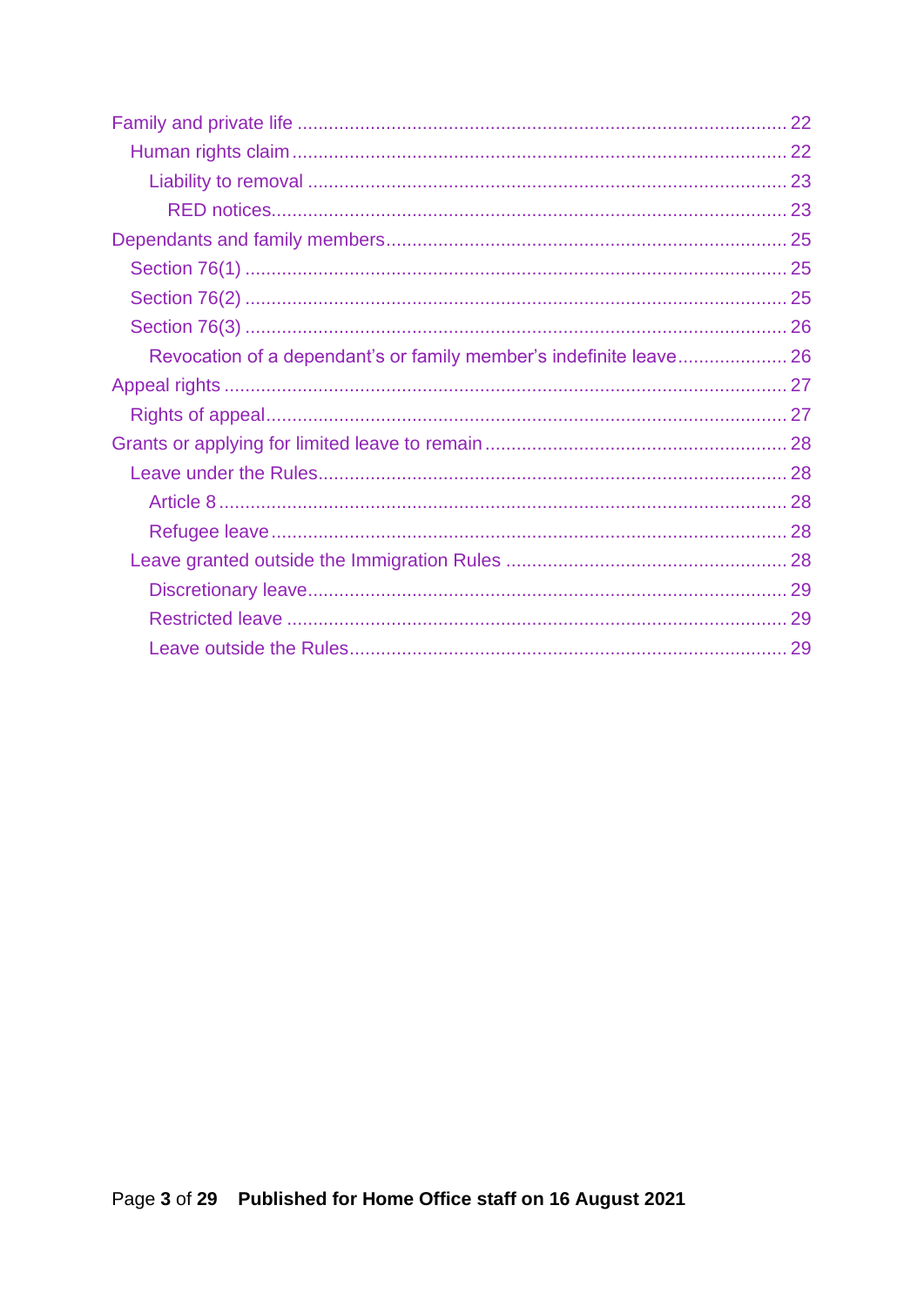# <span id="page-3-0"></span>About this guidance

This guidance tells you about the revocation of indefinite leave to enter or remain under section 76 of the Nationality, Immigration and Asylum Act 2002.

## <span id="page-3-1"></span>**Contacts**

If you have any questions about the guidance and your line manager or senior caseworker cannot help you or you think that the guidance has factual errors then [email the Migrant Criminality Policy team.](mailto:CriminalityPolicyGuidanceQueries@homeoffice.gsi.gov.uk)

If you notice any formatting errors in this guidance (broken links, spelling mistakes and so on) or have any comments about the layout or navigability of the guidance then you can email the Guidance Rules and Forms team.

## <span id="page-3-2"></span>**Publication**

Below is information on when this version of the guidance was cleared:

- version 5.0
- published for Home Office staff on **16 August 2021**

## <span id="page-3-3"></span>**Changes from last version of this guidance**

This guidance has been re-formatted and includes:

- additional advice on consideration of the best interests of children
- clarification of the revocation process and the 'minded to revoke' stage
- guidance on the revocation of indefinite leave obtained under the EU Settlement Scheme (EUSS)
- confirmation that deception must be material to the grant of leave in section 76(2) revocation

#### **Related content**

**[Contents](#page-1-0)**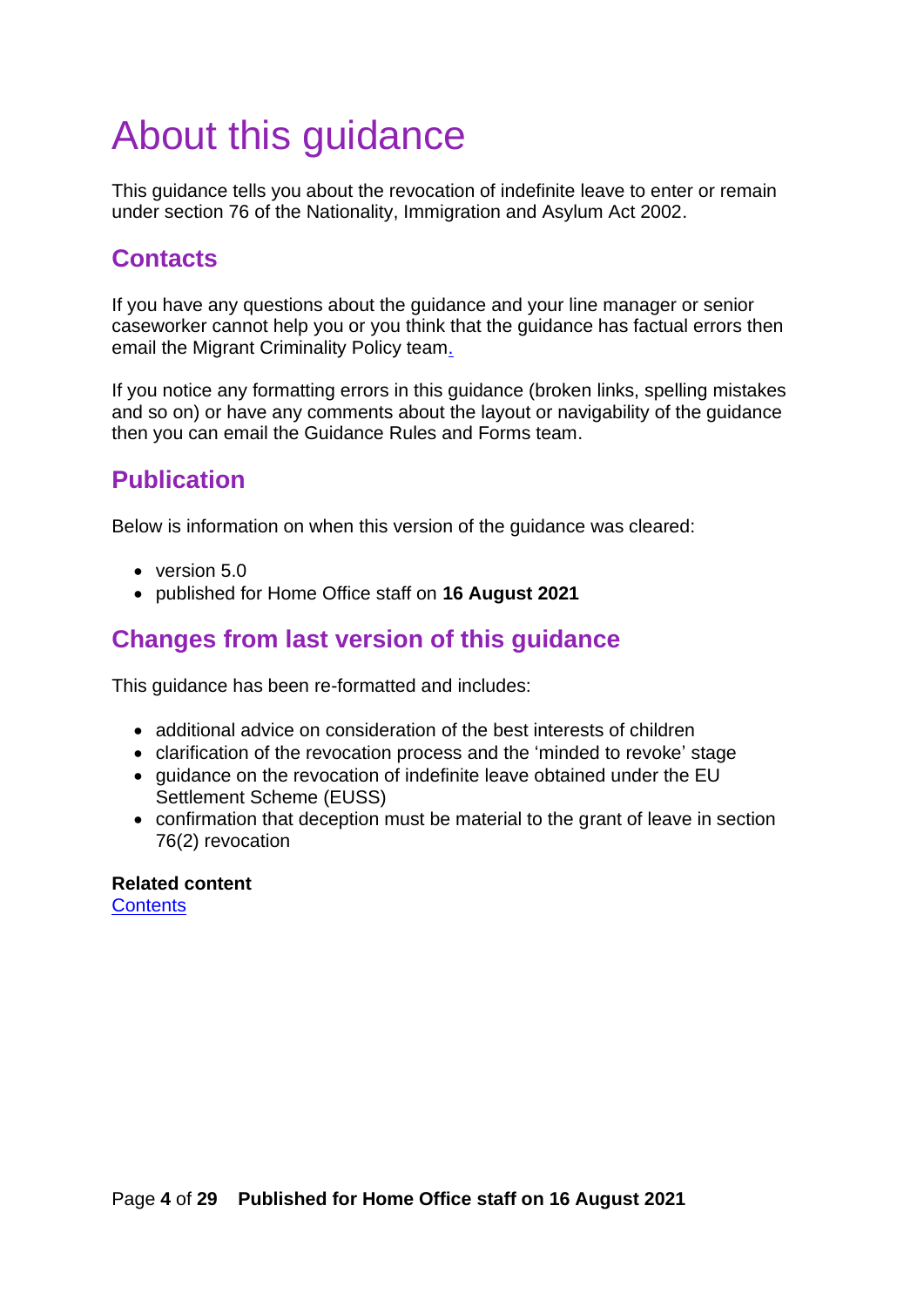# <span id="page-4-0"></span>Introduction

This guidance explains the circumstances when the Home Office may consider revoking a person's indefinite leave to enter or remain in the United Kingdom under [section 76](http://www.legislation.gov.uk/ukpga/2002/41/section/76) of the Nationality, Immigration and Asylum Act 2002 (2002 Act).

# <span id="page-4-1"></span>**Background**

The Immigration Rules provide that a person may be granted indefinite leave to remain in the UK after a certain qualifying period of residence. There will also be instances where a person may be granted indefinite leave to enter.

Indefinite leave allows the holder to stay in the UK permanently and is sometimes referred to as 'settlement' or 'settled status'. However, indefinite leave can be revoked under [section 76 of the 2002 Act](http://www.legislation.gov.uk/ukpga/2002/41/section/76) when a person:

- is [liable to deportation](#page-6-1) but cannot be deported for legal reasons
- [ceases to be a refugee,](#page-6-3) or is the dependant of someone who ceases to be a refugee, in specified circumstances
- has obtained indefinite leave by deception

# <span id="page-4-2"></span>**Policy rationale**

When considering revoking a person's indefinite leave, the underlying policy objective is to:

- enable alternative action to be taken against foreign national offenders or others whose deportation is considered conducive to the public good, or justified on grounds of public policy or public security but who cannot be deported because of the UK's obligations under the ECHR or the Refugee **Convention**
- ensure that war criminals and perpetrators of other serious crimes cannot avoid the consequences of their actions simply because they were granted indefinite leave at some point in the past
- instil public confidence in the immigration system by ensuring that abuse is tackled and that where a person has no entitlement to hold indefinite leave it is removed from them where appropriate
- remove from those in the above categories the more favourable benefits that come from having indefinite leave where appropriate

# <span id="page-4-3"></span>**The best interests of a child**

The duty in [section 55 of the Borders, Citizenship and Immigration Act 2009](http://www.legislation.gov.uk/ukpga/2009/11/section/55) to have regard to the need to safeguard and promote the welfare of a child in the UK, together with Article 3 of the UN Convention on the Rights of the Child, means that consideration of the child's best interests must be a primary, but not the only, consideration in immigration decisions affecting them. The duty does not impose any

#### Page **5** of **29 Published for Home Office staff on 16 August 2021**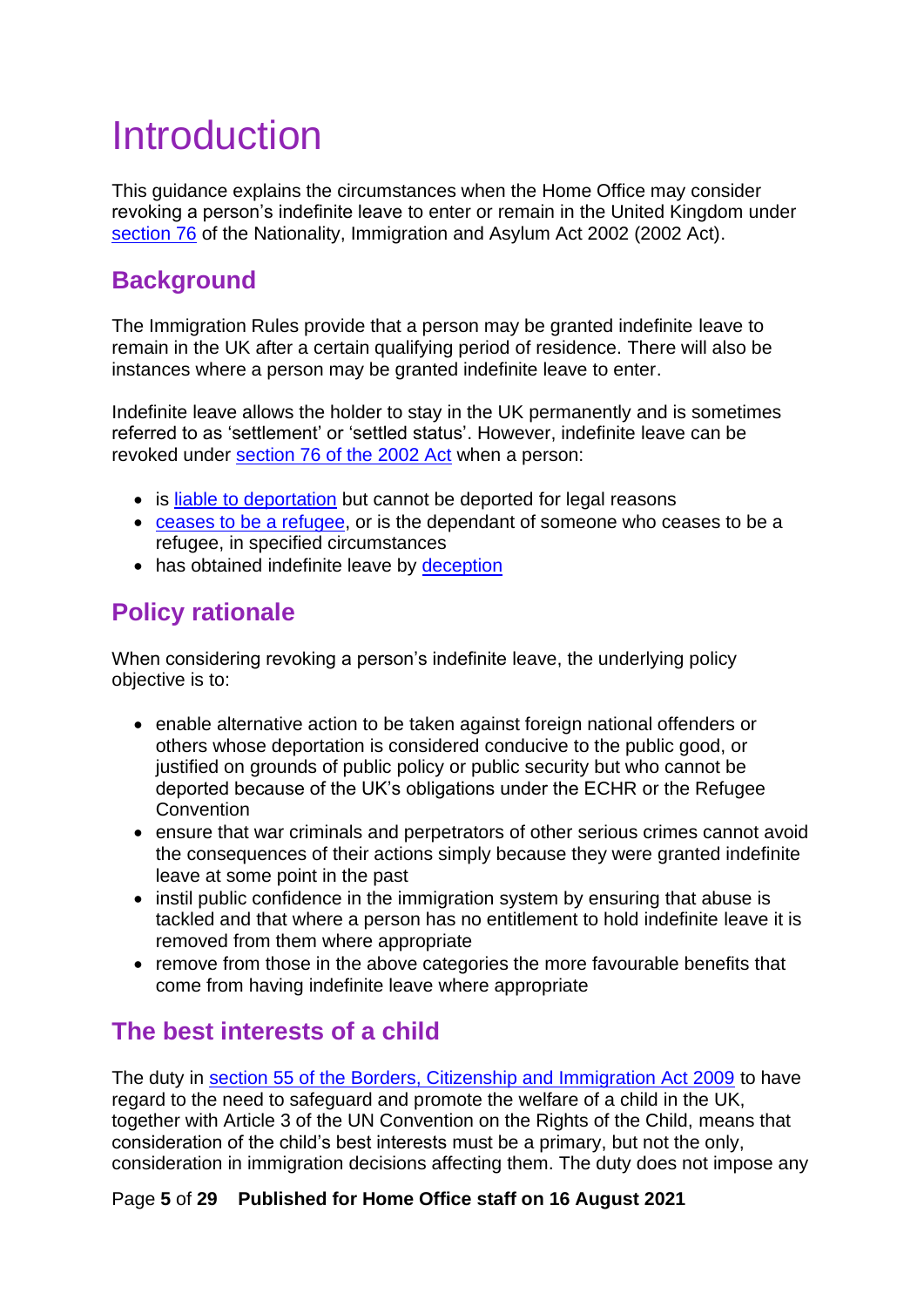new functions or override existing functions. This guidance, together with the statutory guidance [Every Child Matters,](https://www.gov.uk/government/publications/every-child-matters-statutory-guidance) forms part of the arrangements for ensuring that we give practical effect to these obligations.

Where a child or children in the UK will be affected by a decision to revoke indefinite leave, you must carefully consider any evidence provided and other information available to you concerning their best interests and the potential impact the decision may have on them, either as an individual or as part of the family unit. When assessing the quality of any evidence provided, documentary evidence from official or independent sources will generally be given more weight in the decision-making process than unsubstantiated assertions about a child's best interests.

If, having revoked their indefinite leave, you intend to grant a period of limited leave to remain to a person who is a parent or legal guardian, and you are considering attaching conditions to that leave (discounting any required under the Immigration Rules), you must first consider what impact those conditions might have on the child or family unit. Where the other parent is part of the family unit and they and the child retain indefinite leave in their own right, or that parent is a British citizen, there will generally be less practical impact in so far as their rights to benefits, work or study will be unchanged. If the person whose indefinite leave is to be revoked is the child's or children's primary carer, any conditions attached on a discretionary basis, such as reporting conditions, can be set or adjusted to help accommodate their carer duties.

Your decision must demonstrate that you have considered all the information and evidence provided concerning the best interests of a child in the UK.

For further information in relation to the section 55 duty, see [every child matters](https://www.gov.uk/government/publications/every-child-matters-statutory-guidance) and introduction to children and family cases.

#### **Related content**

**[Contents](#page-1-0)** [Dependants and family members](#page-24-0)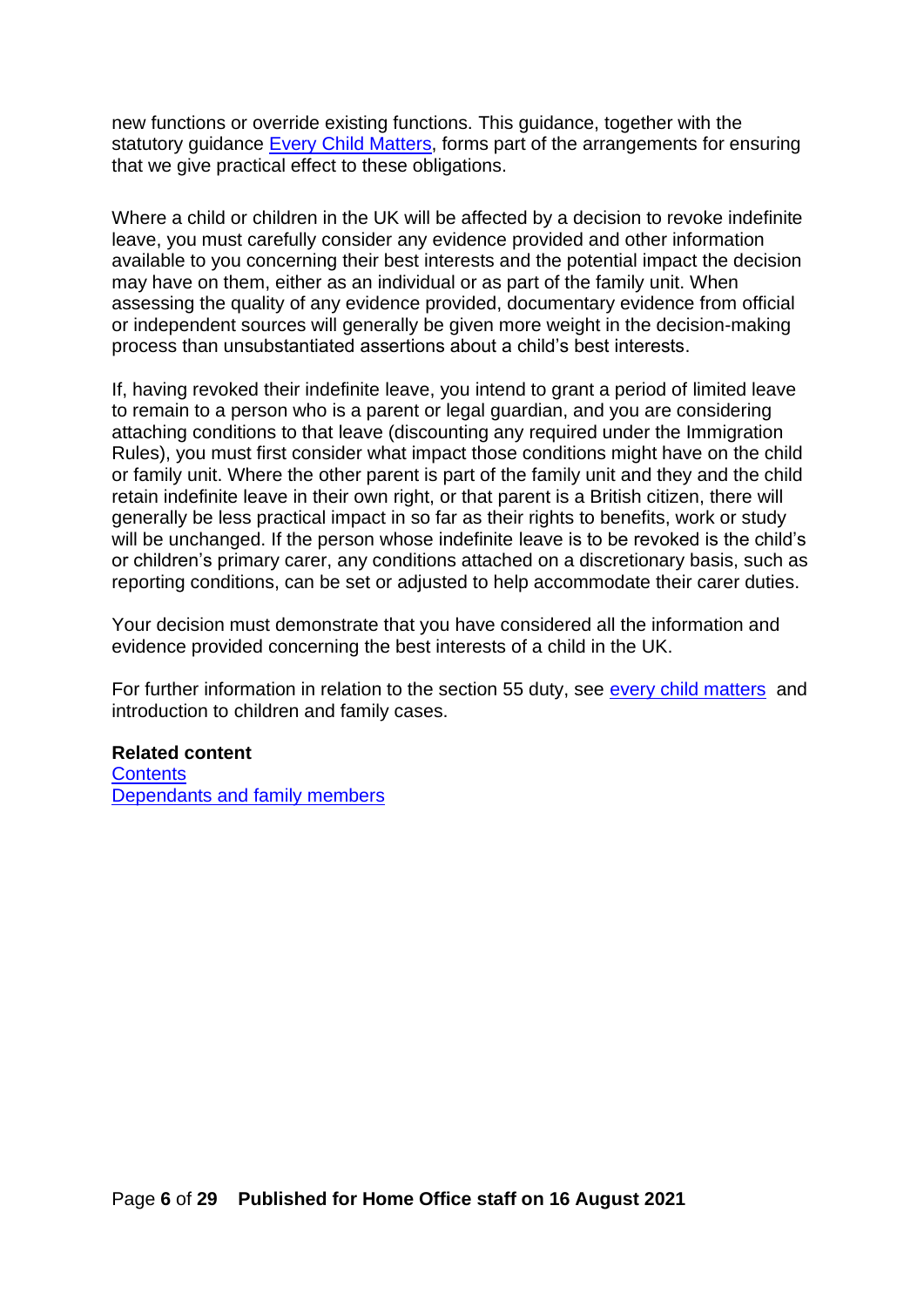# <span id="page-6-0"></span>Legal basis for revocation of indefinite leave

This section explains the powers for revoking indefinite leave under [section 76 of the](http://www.legislation.gov.uk/ukpga/2002/41/section/76)  [2002 Act.](http://www.legislation.gov.uk/ukpga/2002/41/section/76)

## <span id="page-6-1"></span>**Liable to deportation – section 76(1) revocation**

Where a person is liable to deportation but cannot be deported for legal reasons, the Secretary of State can decide to revoke indefinite leave under [section 76\(1\)](http://www.legislation.gov.uk/ukpga/2002/41/section/76) of the 2002 Act.

A legal reason normally means that a person's deportation would breach the UK's obligations under the Refugee Convention or the European Convention on Human Rights (ECHR).

## <span id="page-6-2"></span>**Deception – section 76(2) revocation**

Indefinite leave obtained through the use of deception, including by a third party, may be revoked under [section 76\(2\)](http://www.legislation.gov.uk/ukpga/2002/41/section/76) of the 2002 Act. The deception must be material to the grant of leave.

A person who obtains, or seeks to obtain, leave to enter or remain by deception is guilty of an offence under [section 24A](http://www.legislation.gov.uk/ukpga/1971/77/section/24A) of the Immigration Act 1971 (1971 Act). Where a person has been convicted under section 24A of having obtained leave by deception, it will have been proven to the criminal standard (beyond reasonable doubt) and therefore the Secretary of State will have good reason to conclude that the evidentiary requirement in respect of revoking leave (balance of probabilities) has been met.

## <span id="page-6-3"></span>**Cessation of refugee status – section 76(3) revocation**

The Secretary of State may revoke a person's indefinite leave if that person has ceased to be a refugee, or if they are the dependant of someone who has ceased to be a refugee, for one of the reasons set out in [section 76\(3\)](http://www.legislation.gov.uk/ukpga/2002/41/section/76) of the 2002 Act. This includes if they:

- voluntarily avail themselves of the protection of their country of nationality
- voluntarily re-acquire a lost nationality
- acquire the nationality of a country other than the United Kingdom and avail themselves of its protection
- voluntarily establish themselves in a country in respect of which they were a refugee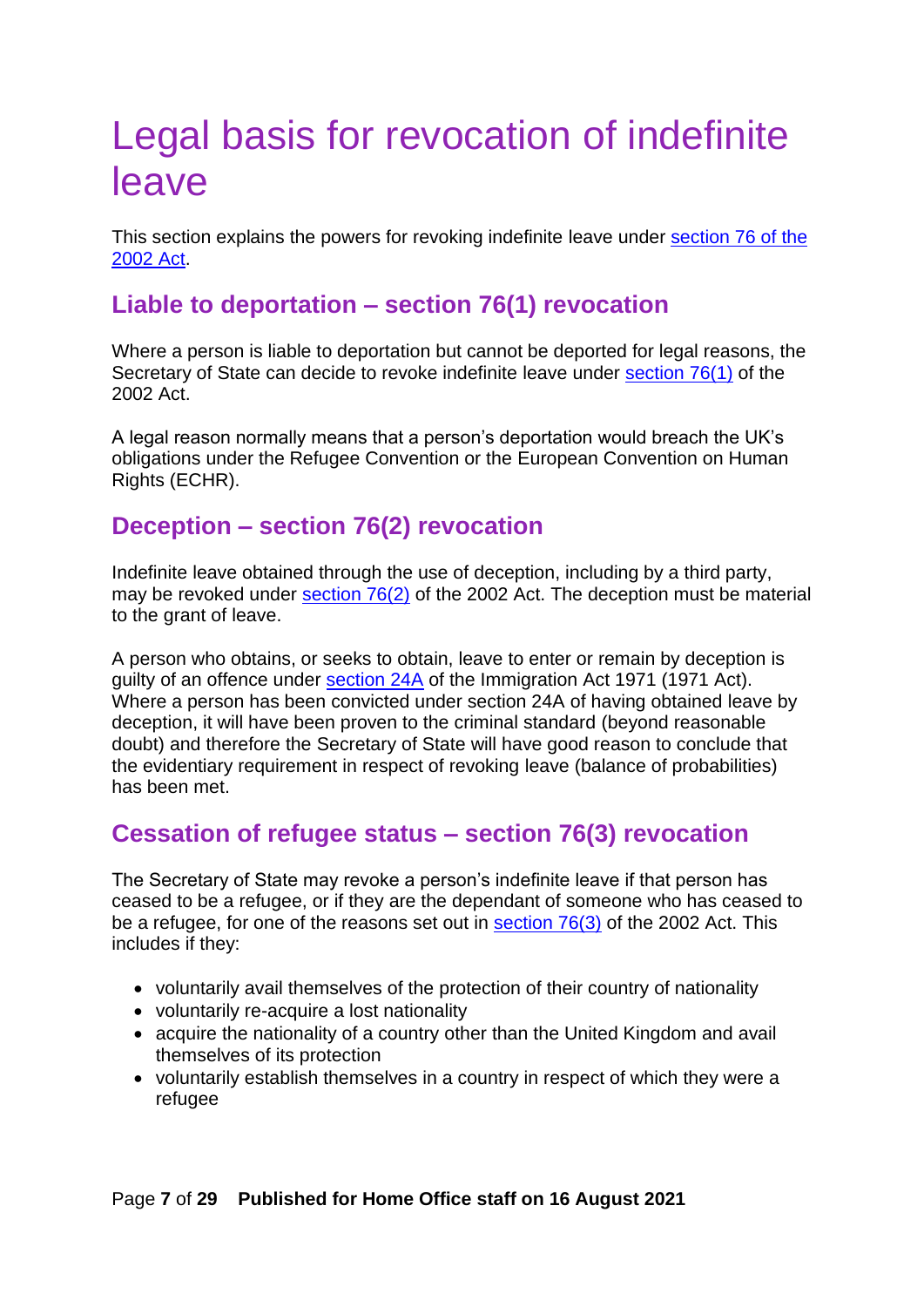Section 76(3) applies only to a person who has ceased to be a refugee, and to their dependants; it does not apply to a person whose humanitarian protection has ceased to apply. For further information see [revocation of refugee status.](https://www.gov.uk/government/publications/canceling-ceasing-and-revoking-refugee-status-process)

Section 76(3) must not be used in respect of a person who was granted limited leave as the dependant of a refugee, if they later obtained indefinite leave in a capacity or category other than as the dependant of that refugee.

#### **Related content**

<span id="page-7-0"></span>**[Contents](#page-1-0)**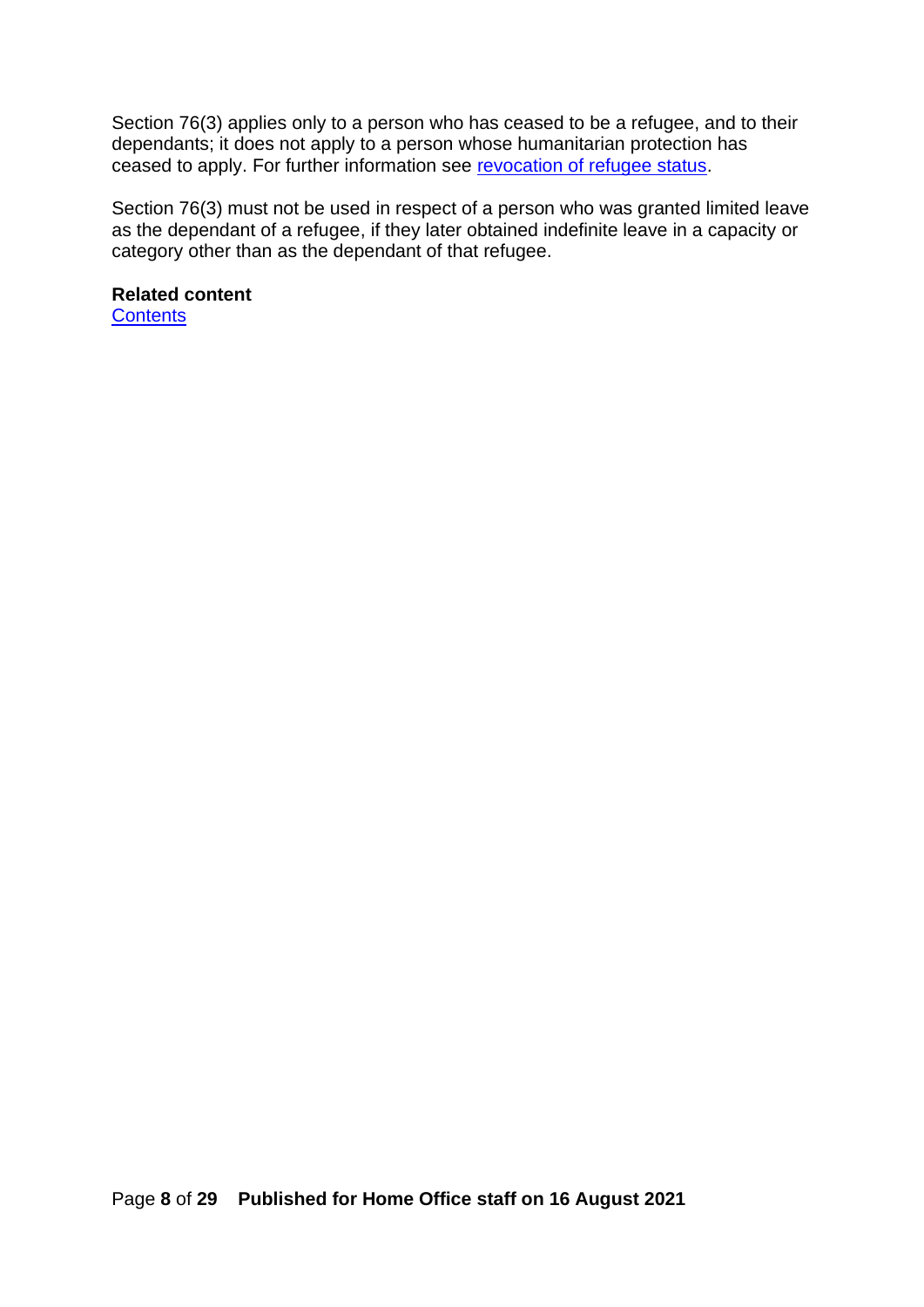# <span id="page-8-0"></span>Referral of cases for revocation

This section tells caseworkers how to refer cases for possible revocation of indefinite leave.

Before referring a case for revocation of indefinite leave, you must confirm that the person has indefinite leave. If they only have limited leave to enter or remain, section 76 revocation does not apply, but cancellation (still known as curtailment in EUSS cases) may be relevant.

#### **Official-sensitive: start of section**

The information in this section has been removed as it is restricted for internal Home Office use.

The information in this section has been removed as it is restricted for internal Home Office use.

The information in this section has been removed as it is restricted for internal Home Office use.

The information in this section has been removed as it is restricted for internal Home Office use.

The information in this section has been removed as it is restricted for internal Home Office use.

The information in this section has been removed as it is restricted for internal Home Office use.

The information in this section has been removed as it is restricted for internal Home Office use.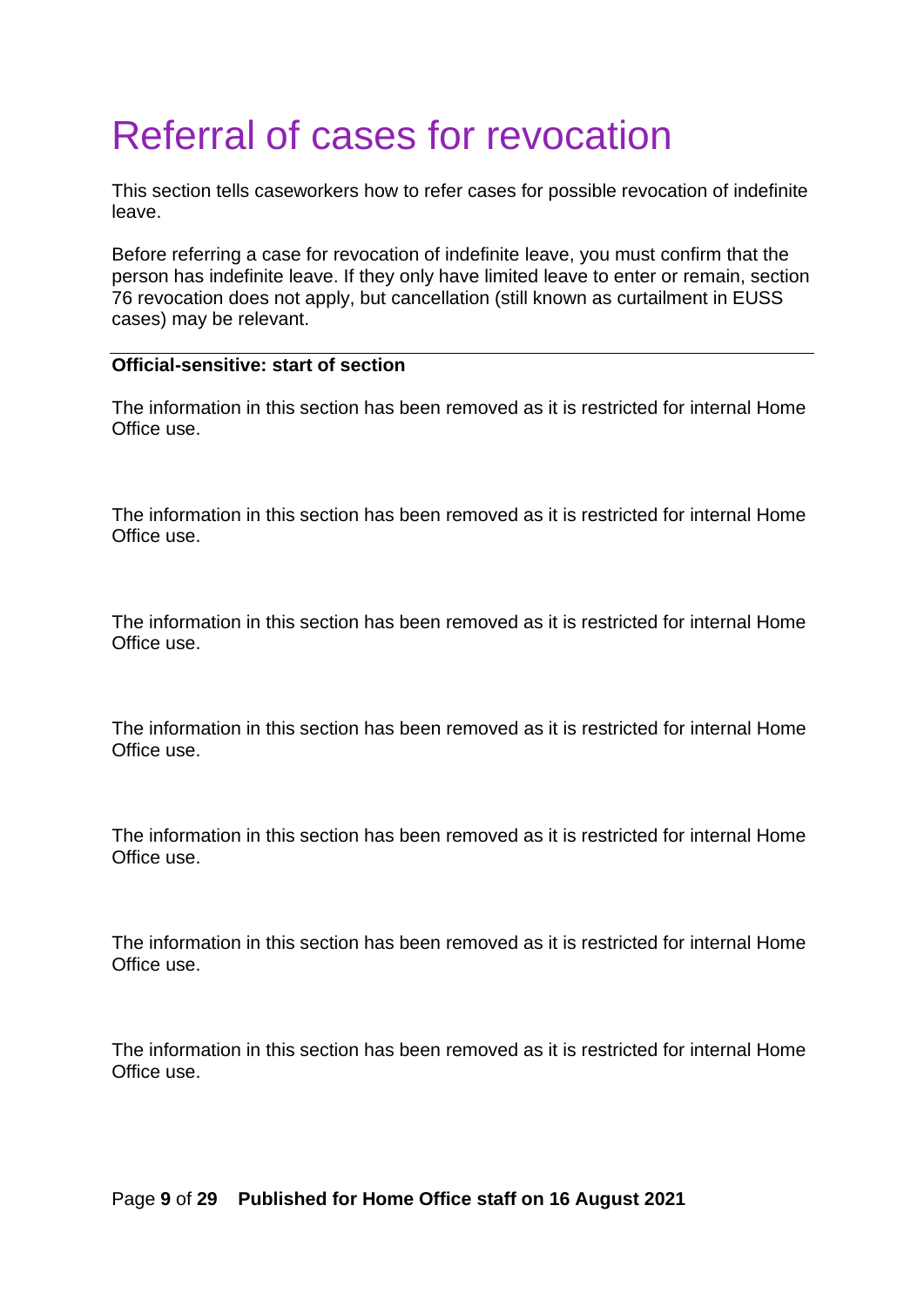The information in this section has been removed as it is restricted for internal Home Office use.

The information in this section has been removed as it is restricted for internal Home Office use.

The information in this section has been removed as it is restricted for internal Home Office use.

The information in this section has been removed as it is restricted for internal Home Office use.

The information in this section has been removed as it is restricted for internal Home Office use.

#### **Official-sensitive: end of section**

**Related content [Contents](#page-0-0)** Transfer or refer case Status Review Unit (SRU) Special Cases Unit (SCU)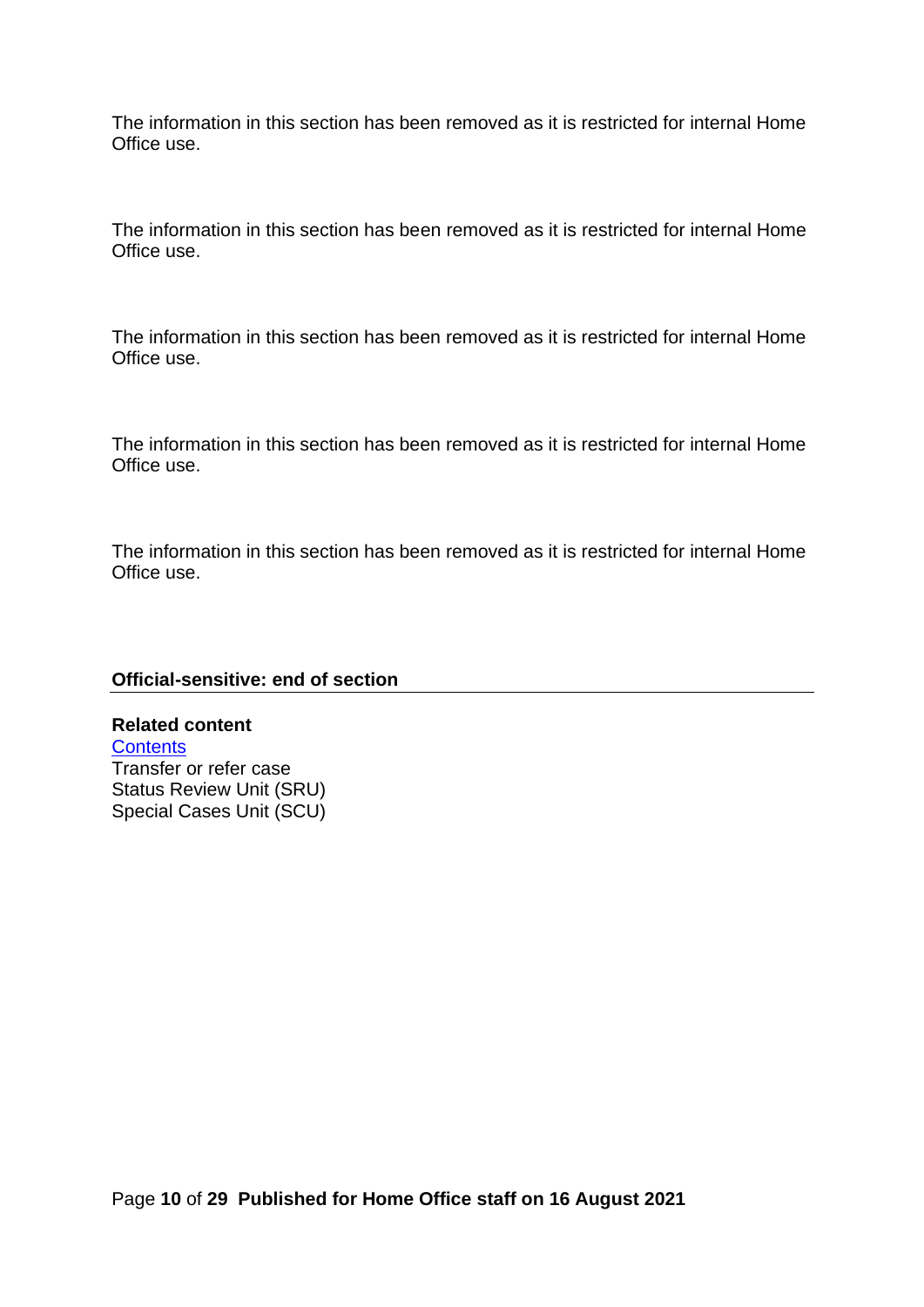# <span id="page-10-0"></span>How to consider revocation

This section tells you about considering cases for possible revocation of indefinite leave.

## <span id="page-10-1"></span>**Minded to revoke indefinite leave**

When you are considering revoking indefinite leave you must give the person and, where relevant, [dependants,](#page-24-0) prior notice, with reasons explaining why revocation is being considered and allowing them the opportunity to say why their indefinite leave should not be revoked. The 'minded to revoke' notification letter must be used for this purpose in all cases, giving the person 20 working days to respond.

After the deadline for submitting reasons has passed you must make a decision based on the information available.

## <span id="page-10-2"></span>**Deportation cases**

[Section 5\(1\) of the 1971 Act p](https://www.legislation.gov.uk/ukpga/1971/77/section/5)rovides that a deportation order made against a person under section 3(5) or (6) of that Act invalidates any leave to enter or remain in the UK given to the person before the order is made or while it is in force. In such cases, where a deportation order has been made, it is not necessary to use section 76(1) to revoke a person's indefinite leave.

A deportation order made in accordance with [section 32\(5\)](https://www.legislation.gov.uk/ukpga/2007/30/section/32) of the UK Borders Act 2007 (2007 Act) does not invalidate leave while an associated in country appeal against the refusal of their protection or human rights claim is pending (see section [79](http://www.legislation.gov.uk/ukpga/2002/41/section/79) of the 2002 Act). 'Pending' has the meaning given by [section 104](https://www.legislation.gov.uk/ukpga/2002/41/section/104) of the 2002 Act.

Where a person is liable to deportation there may be legal reasons, for example protection or human rights reasons, why they cannot be deported from the UK. Those reasons may have been established when the person responded to a Stage 1 deportation notice, with reasons why they should not be deported from the UK. The person may for example have been able to show that they would be at risk of treatment likely to breach Article 3 of the ECHR if deported to their home country. Alternatively, it may have been decided by a court following an appeal against the refusal of a protection or human rights claim.

While a person's human rights or protection rights may prevent their deportation from the UK, that does not necessarily mean that the person is entitled to retain indefinite leave. Where there is a legal barrier to deportation you must consider whether it would be right to revoke the person's indefinite leave under section 76(1) of the 2002 Act. You must consider the reasons why the person is liable to deportation, and whether in light of all the facts and circumstances of the case, the person's indefinite leave should be revoked - see Reasons not to revoke indefinite leave.

For advice on how to consider an Article 8 ECHR claim made by a foreign criminal refer to the Criminality guidance for Article 8 ECHR cases.

Page **11** of **29 Published for Home Office staff on 16 August 2021**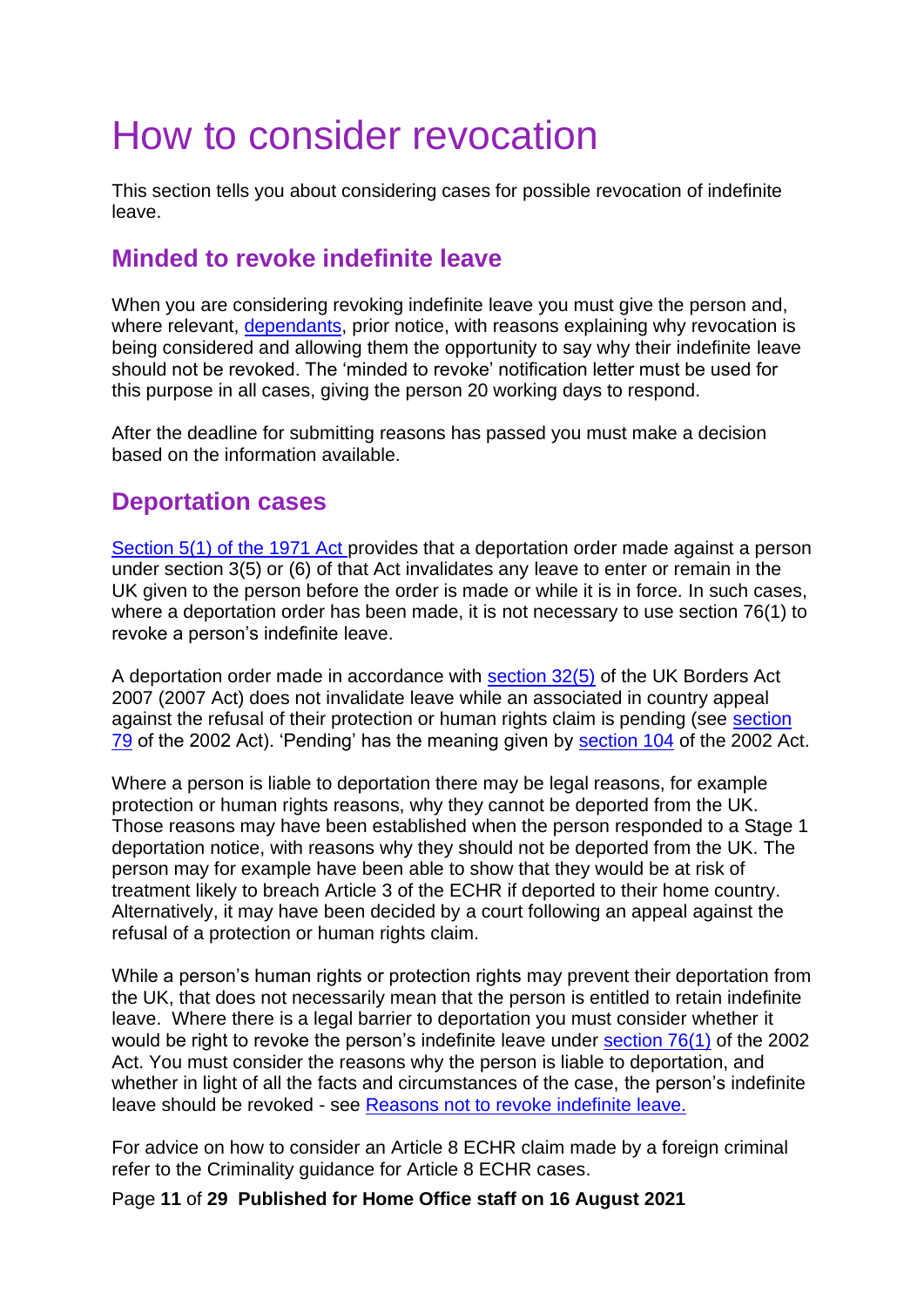If you decide it is appropriate to consider revocation you must issue the person with a ['minded to revoke'](#page-10-1) notice, telling them why you are considering whether to revoke their indefinite leave and giving them an opportunity to respond.

If any representations received in response to the 'minded to revoke' notice show that there are good reasons not to proceed with revocation, you must tell the person, using the revocation not pursued notice, that their indefinite leave will not be revoked. You must update the caseworking system to reflect this decision. No further action is required after this has been done.

Where no representations are made you must decide the case on the basis of the information you have.

Where any representations received do not justify ceasing revocation action, you must proceed to revoke the indefinite leave, using the appropriate EUSS or non-EUSS section 76(1) revocation decision notice. The revocation decision has immediate effect. At the same time, you must also grant the person a period of limited leave to remain.

For further information on the leave that people may qualify for, see [grants or](#page-27-0)  [applying for limited leave.](#page-27-0)

Where EUSS indefinite leave has been revoked the person has a [right of appeal](#page-26-1) against the revocation decision. If the person ultimately wins their appeal you must [grant settled status.](#page-16-0)

You must update the appropriate caseworking system to record the relevant outcomes.

### <span id="page-11-0"></span>**Deception cases**

A person whose indefinite leave was obtained by deception may have this revoked under [section 76\(2\) of the 2002 Act.](http://www.legislation.gov.uk/ukpga/2002/41/section/76) The legal standard of proof is 'balance of probabilities', which means it is more likely than not that the applicant or a third party used deception to obtain indefinite leave.

For the purpose of section 76(2) revocation, deception can include intentional misrepresentation or omission of the facts, making false representations, or submitting false documents, in order to make it appear that the applicant meets the requirements for a grant of indefinite leave. The deception must have been material to the grant of leave. Deception is considered to be material to the grant if, had it not been for the deception, the leave would not have been granted. Section 76(2) cannot be used to revoke indefinite leave if the leave would have been granted irrespective of the deception.

The following are examples of some of the types of deception you may encounter. This is illustrative only and not exhaustive.

#### Page **12** of **29 Published for Home Office staff on 16 August 2021**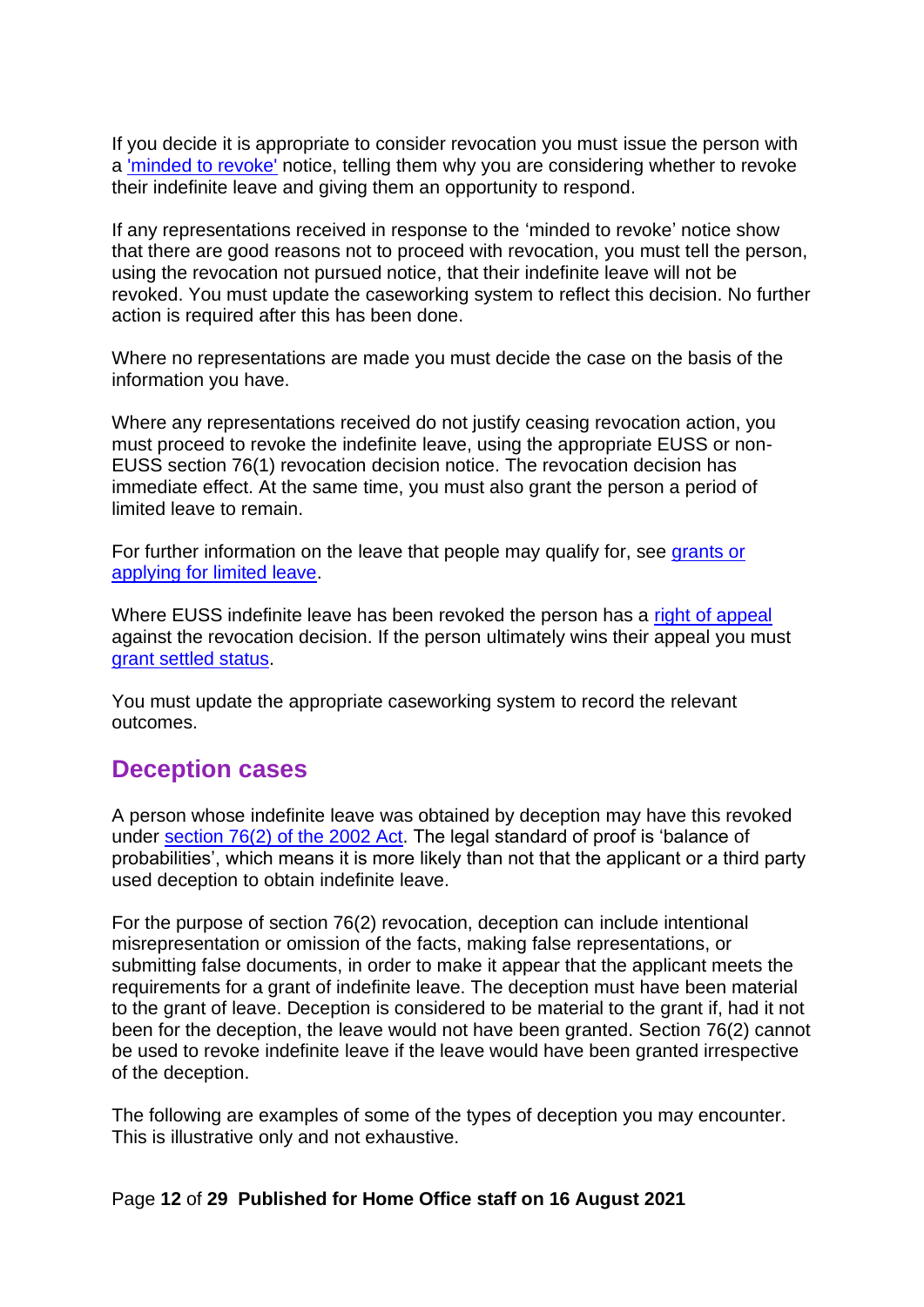The person has:

- been granted leave as a refugee and it is subsequently established that they are not the nationality they claimed to be
- used one or more different identities or provided sufficient false personal details to avoid being correctly identified or documented
- submitted forged documents such as bank statements or employment references
- failed to comply with a specific requirement to declare that they have criminal convictions, including convictions outside of the UK where these would have led to a different outcome on the application if they had been declared at the time (the requirement to declare criminal convictions differs for EUSS applicants - see EU Settlement Scheme guidance)
- failed to declare that they have been involved in war crimes, crimes against humanity or genocide
- failed to declare that they are a member or supporter of a proscribed organisation
- been granted leave on the basis of marriage or a civil partnership and it is subsequently established that any of the following apply:
	- $\circ$  the marriage or civil partnership was a sham
	- o the letter of support was forged
	- $\circ$  the grant of leave was dependent on the spouse or partner being a British citizen, Irish citizen, a person with settled status or pre-settled status under the EUSS, or a person with a decision pending on an EUSS application, but they are none of these
	- $\circ$  the person had not disclosed that their marriage had already ended in divorce

Also see [EUSS indefinite leave obtained by deception.](#page-12-0)

Where indefinite leave was obtained by a third party, without the knowledge or complicity of the recipient, for example where a parent used deception to obtain indefinite leave for their child, it does not prevent you from revoking the indefinite leave provided the deception was material to the grant. You must also consider your [section 55 duty](#page-4-3) if a child is involved.

The deception must not be held against the unwitting party if they later make their own application for leave.

## <span id="page-12-0"></span>EUSS indefinite leave obtained by deception

The following are examples of some of the types of deception by which EUSS indefinite leave, also known as settled status, may have been obtained. This is illustrative only and not exhaustive:

• an EEA national or their non-EEA national family member submits fraudulent documentation purporting to show that they meet the eligibility criteria for indefinite leave to enter or remain and the deception is discovered only after they have been granted indefinite leave

#### Page **13** of **29 Published for Home Office staff on 16 August 2021**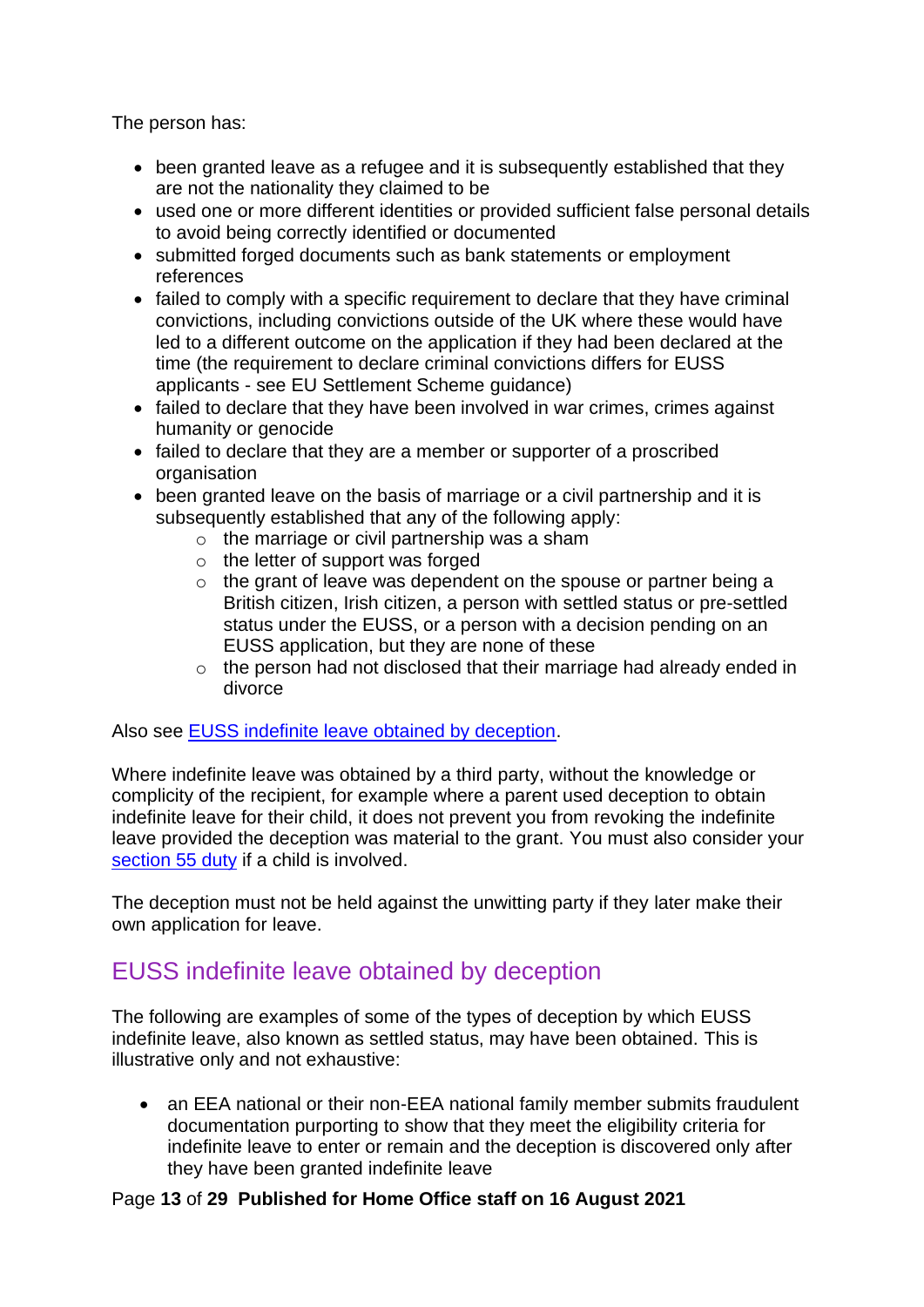- a non-EEA national fraudulently presented themselves as an eligible EEA national and was granted indefinite leave on that basis
- a non-EEA national obtained their leave under the EUSS on the basis of being the spouse or civil partner of an EEA national but is subsequently found to have entered into a sham marriage or civil partnership (referred to in the EEA Regulations as a marriage or civil partnership of convenience)
- a non-EEA national obtained indefinite leave to which they were not entitled by other means of deception, including deception employed by a third party

As before, you must consider whether the deception was material to the grant of indefinite leave.

In certain cases, involvement in a sham marriage or sham civil partnership that began before the end of the transition period (23.00 GMT on 31 December 2020), may lead to consideration of deportation under the EEA Regulations rather than revocation of indefinite leave – see Marriage investigations for further information.

### <span id="page-13-0"></span>Revocation process to be followed in deception cases

At the various stages of this process you must ensure you obtain any clearances required for the casework decisions taken.

If the person has been charged with an offence of obtaining leave by deception and a prosecution is being pursued, you must await the outcome of the criminal trial. Check when the outcome is expected and follow up at intervals if there is still no reported outcome.

Where the person has been convicted of an offence of obtaining leave by deception, it is very likely to be appropriate to conclude that the evidentiary requirement in respect of revoking leave (balance of probabilities) is met as it will have been proven to the higher criminal standard (beyond a reasonable doubt). You must check casework databases to see whether FNO Returns Command is already dealing with the case. If they are not, contact [FNO Returns Command](#page-7-0) to check whether they have an interest. If FNO Returns Command intends to pursue deportation, or are already pursuing deportation, you do not need to take revocation action. If FNO Returns Command is not pursuing deportation, continue to consider revocation.

If the person has not been convicted, or a prosecution is not being pursued, you must decide whether the evidential standard to revoke indefinite leave is met; that it is more likely than not that the indefinite leave was obtained by deception (balance of probabilities), and that the deception was material to the grant of leave. You must be able to show sufficient reasons and evidence to support any assertion that deception has been used. Reasons for not pursuing a prosecution or for a finding of not guilty, or not proven, may be due to the evidence being insufficient to meet the criminal standard, but there may still be enough to meet the lower standard of balance of probabilities. It will still be important to consider the reasons why a prosecution was not pursued or why a person was found not guilty as this may help you to assess the likelihood of deception having been used.

#### Page **14** of **29 Published for Home Office staff on 16 August 2021**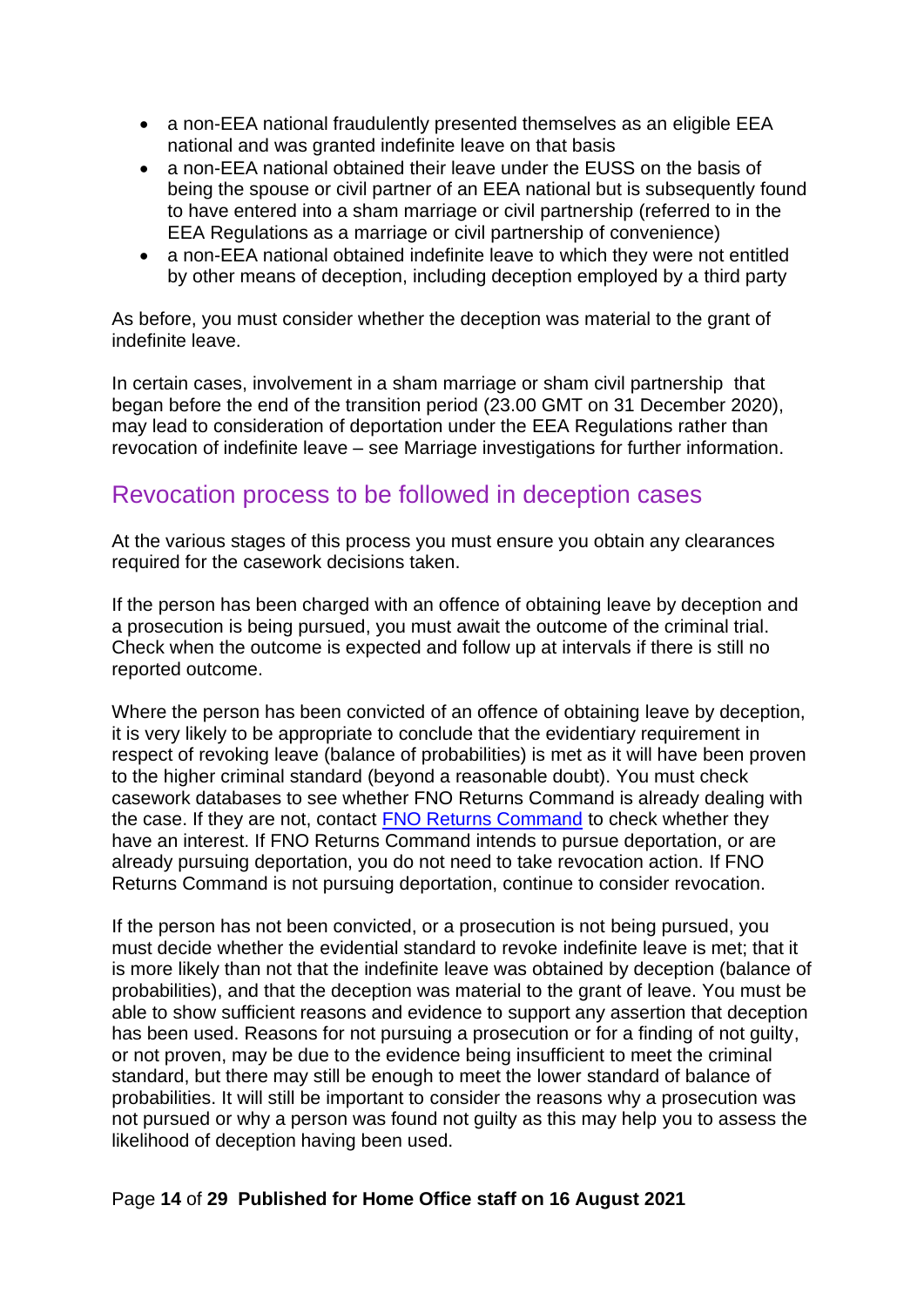Where it is appropriate to consider revocation you must notify the person (and [dependants](#page-24-0) if relevant), using the 'minded to revoke' notice, inviting them to submit reasons why they disagree with the deception allegation and why their indefinite leave should not be revoked.

The person may respond with reasons challenging the allegation that they used deception, or with other reasons why their indefinite leave should not be revoked. Where the deception has already been proven to the criminal standard as the result of a court finding, you should not normally engage with any disagreement with the court's decision beyond reaffirming that the deception has already been proven beyond reasonable doubt.

If any representations received appear to amount to a protection claim, unless your casework area normally handles these, you must direct the person to information on how to claim asylum at [https://www.gov.uk/claim-asylum.](https://www.gov.uk/claim-asylum)

If no representations are made within the time given for response, you must decide the case based on all the available information you have.

### <span id="page-14-0"></span>Decision not to revoke indefinite leave – s76(2)

If representations made show that there are good reasons not to proceed with revocation, see [reasons not to revoke indefinite leave,](#page-18-0) update the appropriate casework system and tell the person, using the revocation not pursued notice, that their indefinite leave will not be revoked. No further action is required after the person has been notified of this decision.

### <span id="page-14-1"></span>Decision to revoke indefinite leave – s76(2)

If, having taken into account any representations made, and having had regard to the [reasons not to revoke indefinite leave,](#page-18-0) a decision is taken to revoke indefinite leave, the person will become liable to removal.

Revocation of indefinite leave is not reliant on the ability to remove the person. Generally, a person who obtained leave as a result of deception material to the grant should not be entitled to retain indefinite leave, regardless of their removability.

## <span id="page-14-2"></span>**Service of notices – s76(2) revocation**

### <span id="page-14-3"></span>Non EUSS cases

When you decide to revoke a person's indefinite leave, and that of any [dependants,](#page-24-0) each person must be served with:

- s76(2) notice of decision to revoke indefinite leave
- RED.0001 notice of [liability to removal](#page-22-0) containing the section 120 notice
- RED.0003

#### Page **15** of **29 Published for Home Office staff on 16 August 2021**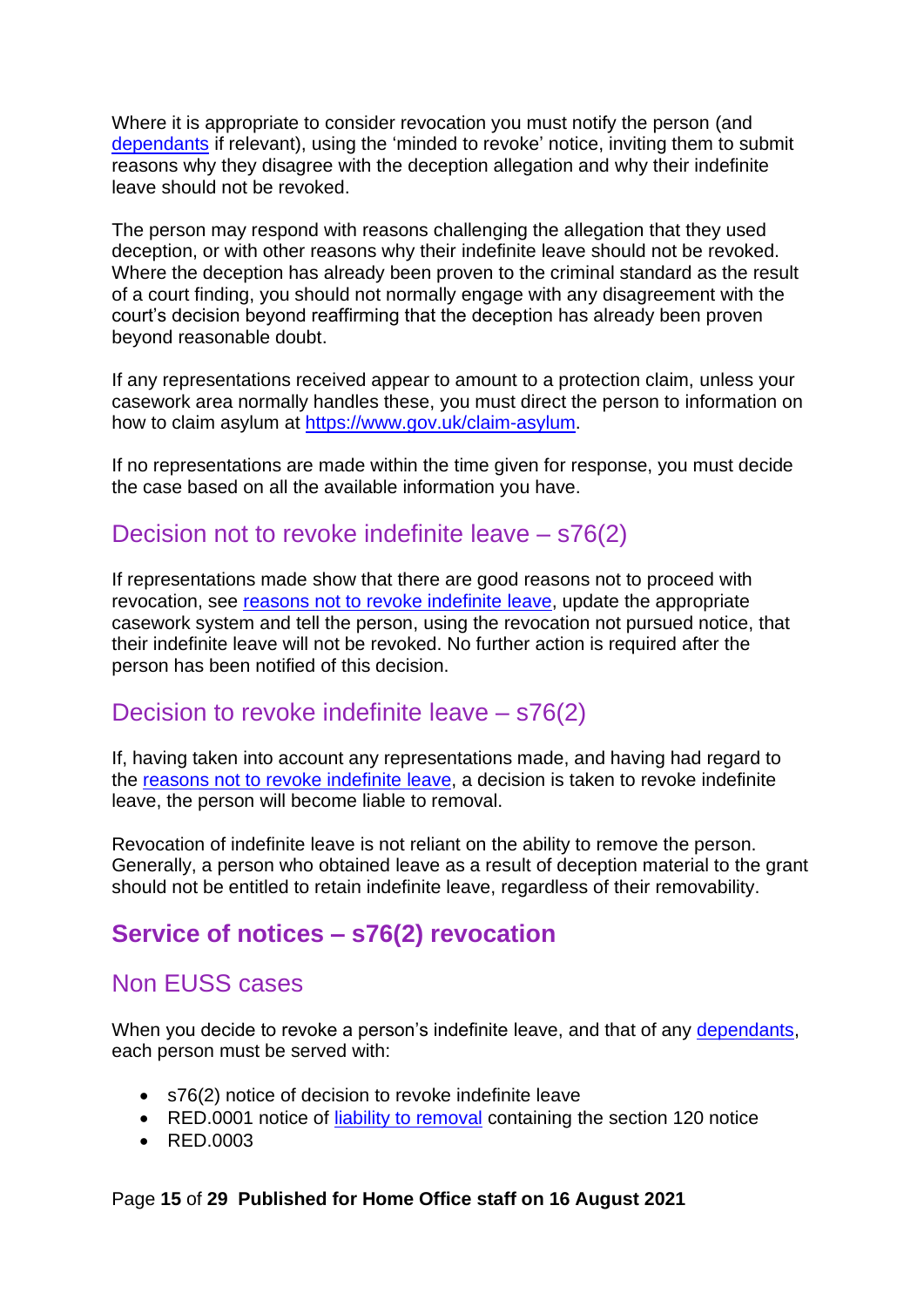You do not need to serve the RED notices if that will be done by Returns Preparation as part of their separate consideration of removal action after you have taken and served the revocation decision. Casework or operational areas that deal with both revocation and removal may serve all the above notices.

Where appropriate grant immigration bail pending separate consideration of removal.

There is no right of appeal against the revocation decision.

## <span id="page-15-0"></span>EUSS cases

Where you decide to revoke EUSS indefinite leave obtained by deception (see sham marriage exception below) serve:

• s76(2) EUSS – decision to revoke EUSS indefinite leave

The person will have a [right of appeal](#page-26-1) against the revocation decision.

If the person is not detained, it will normally be appropriate to grant immigration bail using the BAIL 201 form, pending the outcome of the appeal. You must ensure you follow the correct processes for granting immigration bail – see immigration bail guidance.

If, after any appeal right is exhausted, including where the person does not exercise their right of appeal, and they no longer have an alternative basis to remain in the UK, they will be liable to removal under section 10(1) of the Immigration and Asylum [Act 1999](http://www.legislation.gov.uk/ukpga/1999/33/section/10) (the 1999 Act). The RED.0004 and RED.0003 notices should be served at this stage.

If the person wins their appeal you must [grant settled status.](#page-16-0)

You must update the appropriate casework system to record the relevant outcomes.

#### <span id="page-15-1"></span>**Sham marriage**

An exception to the revocation and administrative removal action described above is where the person obtained their EUSS indefinite leave as the family member of an EEA national but are found to have relied on a sham marriage, sham civil partnership or sham durable relationship to become that family member.

If their involvement in the sham marriage, sham civil partnership or sham durable relationship started before 23.00 GMT on 31 December 2020, the person will be subject to deportation under the EEA Regulations, as saved. If made, the deportation order invalidates the person's indefinite leave making revocation unnecessary. For further information see Marriage investigations.

#### **Official-sensitive: start of section**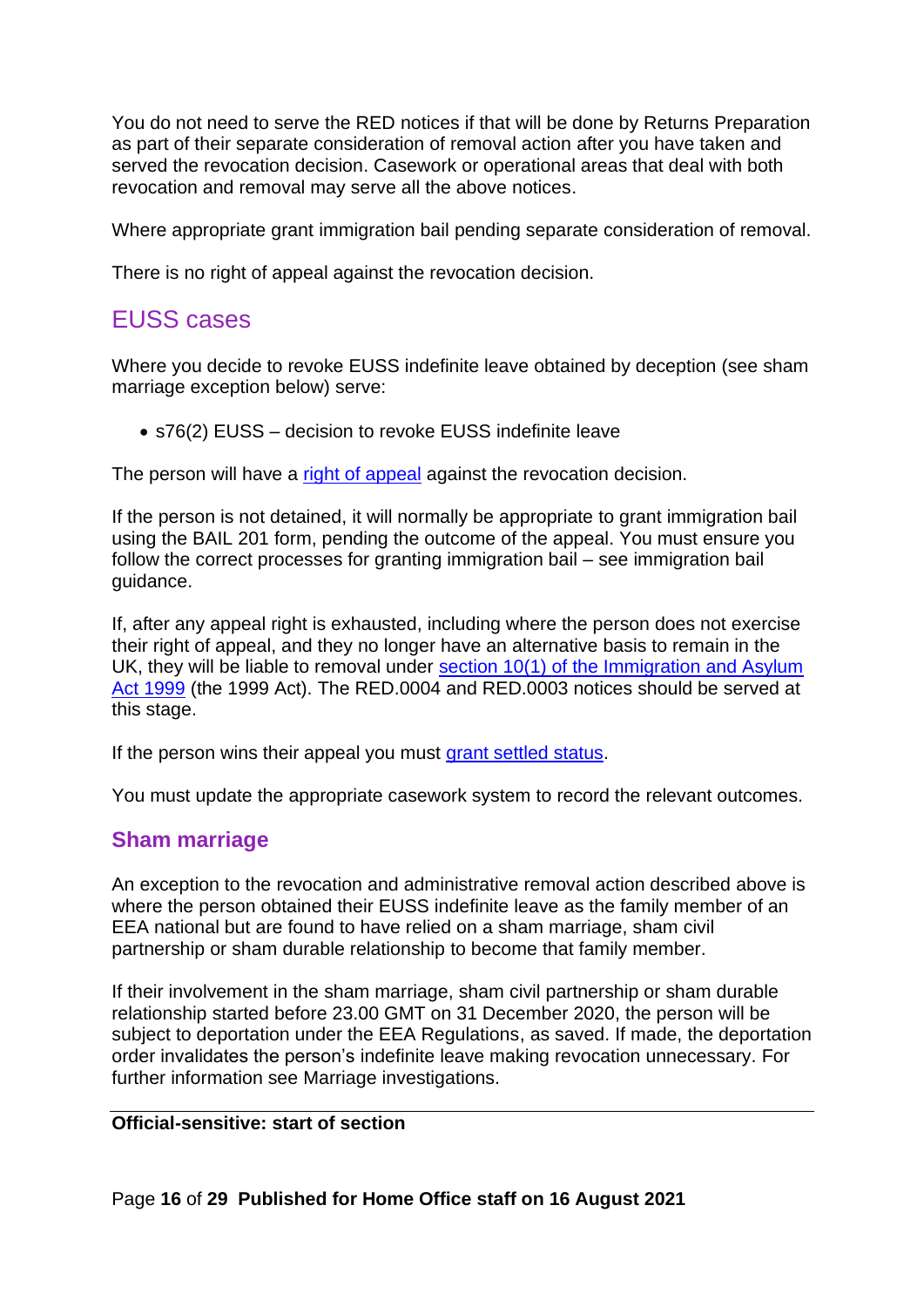The information in this section has been removed as it is restricted for internal Home Office use.

The information in this section has been removed as it is restricted for internal Home Office use.

#### **Official- sensitive: end of section**

See also [reasons not to revoke indefinite leave,](#page-18-0) [false representation,](https://assets.publishing.service.gov.uk/government/uploads/system/uploads/attachment_data/file/837104/false-representation-v1.0ext.pdf) [rights of appeal](https://horizon.homeoffice.gov.uk/file-wrapper/current-rights-appeal-0) and removals and revocations of EEA nationals

## <span id="page-16-0"></span>**Re-instatement of indefinite leave**

If a person successfully legally challenges the assertion that they obtained their indefinite leave by deception, provided the Tribunal or Court finding is final, the person must be given a fresh grant of indefinite leave.

If the Tribunal makes a decision quashing the revocation decision it is as if the leave was never revoked.

Where a person cannot be removed from the UK for human rights or protection reasons, but the deception assertion has been upheld or no finding has been made, there is no requirement to grant indefinite leave. The person will be eligible for limited leave to remain – see [Grants or applying for limited leave.](#page-27-0)

### <span id="page-16-1"></span>**Cessation cases**

Where a person's refugee status has been revoked under [paragraph 339A \(i\)-\(vi\)](https://www.gov.uk/guidance/immigration-rules/immigration-rules-part-11-asylum) of the Immigration Rules, because their protection need has ceased to apply, you may be asked to consider revoking their indefinite leave under [section 76\(3\) of the 2002](http://www.legislation.gov.uk/ukpga/2002/41/section/76)  [Act.](http://www.legislation.gov.uk/ukpga/2002/41/section/76)

Before considering revocation of indefinite leave you must give the person the opportunity to submit reasons why their indefinite leave should not be revoked by sending them a 'minded to revoke' indefinite leave notice.

Inviting a person to provide reasons why their indefinite leave should not be revoked is not a means for them to revisit the decision on the revocation of their refugee status. If the person replies with protection based grounds or other submissions relating to the revocation of their refugee status, refer to the [further submissions](https://www.gov.uk/government/publications/further-submissions) guidance for advice on what to do.

You must consider any other representations received that are related to the revocation of indefinite leave, or, if none are made, consider the case on the information available to you.

Page **17** of **29 Published for Home Office staff on 16 August 2021**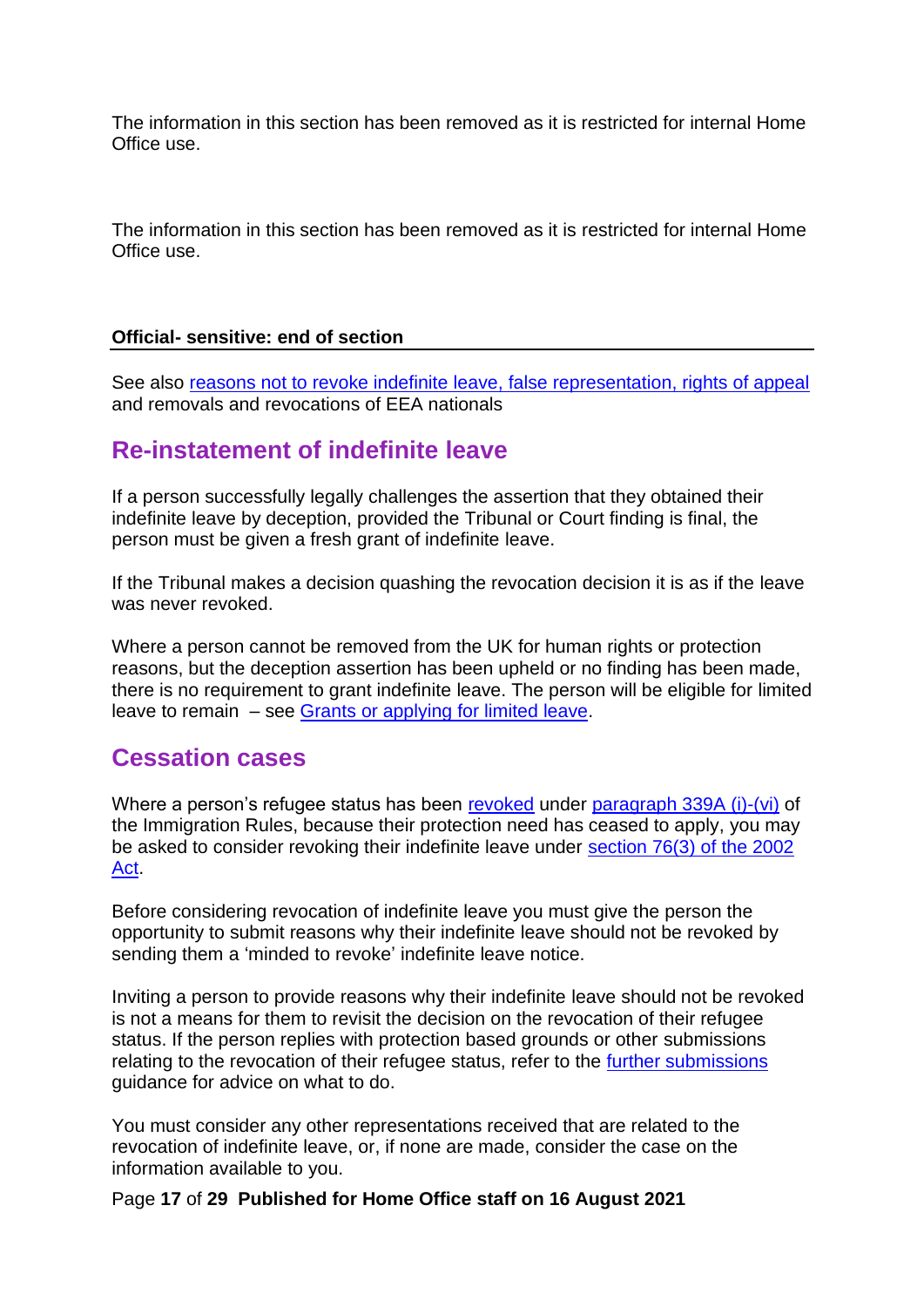The fact that a person's refugee status was revoked does not in itself mean that their indefinite leave must be revoked. If the person ceased to be in need of international protection only after they had already acquired indefinite leave, and particularly if they have not re-availed themselves of the protection of that country, their indefinite leave would not normally be revoked unless there are significant reasons to do so. See reasons not to revoke indefinite leave.

If it is apparent that a person has, without problem, been travelling to and staying in the country where they claimed to have a fear of persecution, either before or after they were granted indefinite leave, and the country situation as it relates to their protection claim has not changed, consideration can be given to revocation.

Where evidence suggests the person has been dishonest about their need for international protection it may be appropriate to consider revocation of indefinite leave under [section 76\(2\)](#page-11-0) on deception grounds. You must consider each case on an individual basis.

### <span id="page-17-0"></span>Service of notices – s76(3) revocation

Where you decide to revoke a person's indefinite leave, and that of any [dependants,](#page-24-0) each person must be served with:

- s76(3) notice of decision to revoke indefinite leave
- RED.0001 notice of [liability to removal](#page-22-0) containing the section 120 notice
- RED.0003

You do not need to serve the RED notices if that will be done by Returns Preparation as part of their separate consideration of removal action after you have made and served the revocation decision. Casework or operational areas that deal with both revocation and removal may serve all the above notices.

Where appropriate grant immigration bail pending separate consideration of removal.

You must update the appropriate casework system to record the outcomes.

For further information on cessation of refugee status, see [revocation of refugee](https://www.gov.uk/government/publications/canceling-ceasing-and-revoking-refugee-status-process)  [status.](https://www.gov.uk/government/publications/canceling-ceasing-and-revoking-refugee-status-process)

#### **Related content**

**[Contents](#page-0-0)** Criminality: Article 8 ECHR cases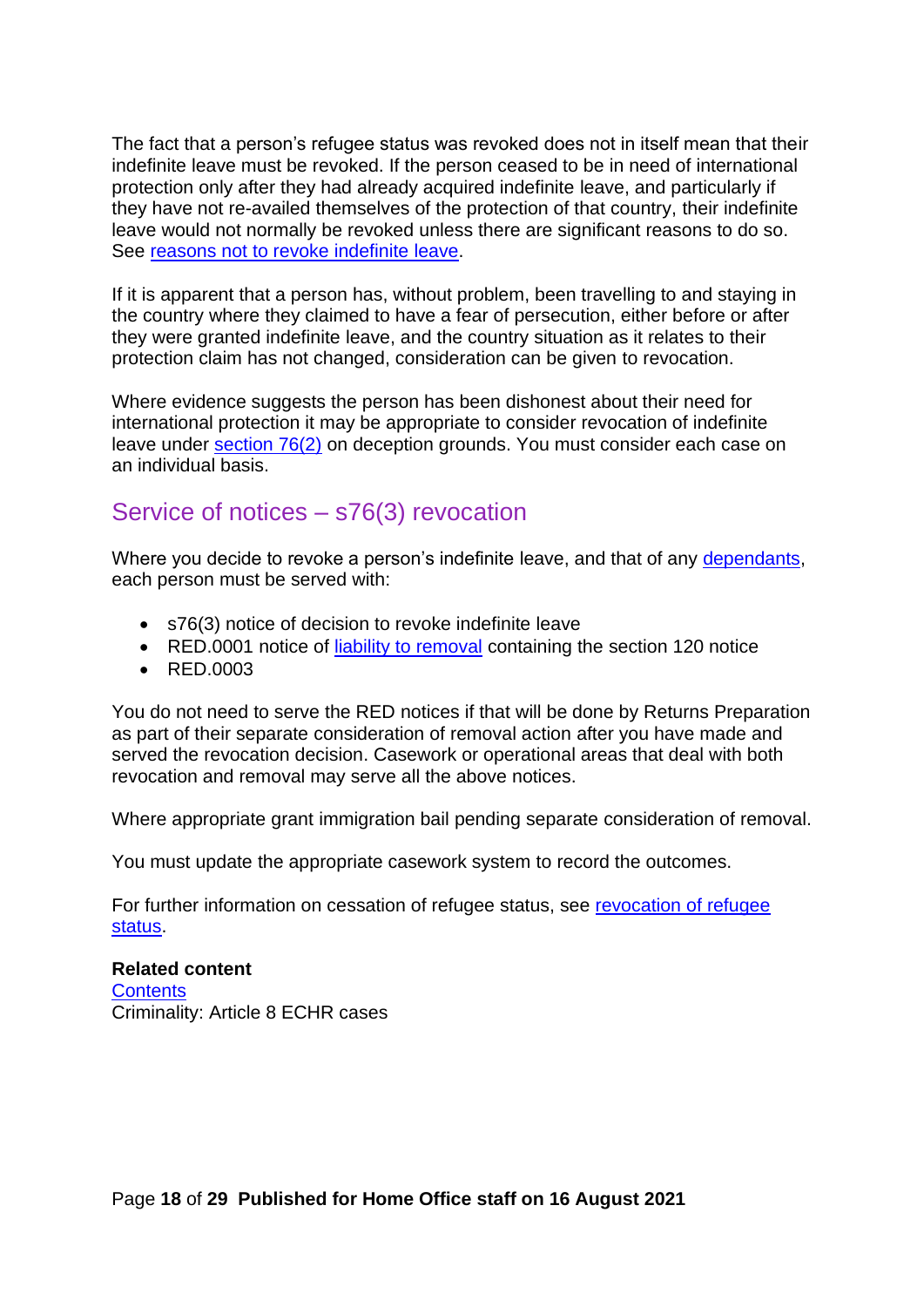# <span id="page-18-0"></span>Reasons not to revoke indefinite leave

This section describes when it would be or may be inappropriate to revoke a person's indefinite leave.

### <span id="page-18-1"></span>**Passage of time**

The passage of time is relevant when considering information that has come to light after the person was granted indefinite leave. However, it does not automatically follow that because a person has been able to remain here for a considerable period of time before their entitlement to indefinite leave came under question, or because it has not been possible to remove them from the UK, their leave should not be revoked. For example, where there were barriers to taking revocation action such as needing to await the outcome of legal proceedings, or the person failed to co-operate with the process, revocation of indefinite leave may still be reasonable, regardless of the passage of time.

You must consider each case on its merits, taking into account any explanation the person has given for their actions.

See also available information .

#### <span id="page-18-2"></span>**Mistakes and errors**

You must not revoke indefinite leave on the basis of innocent errors in the application. For example, do not revoke indefinite leave because the person has mistakenly supplied an incorrect address or misspelt a name on their application form, with no dishonest intent. However, if an applicant has deliberately provided false information to avoid adverse detection, for example when the application is checked with other bodies, including government departments or agencies, you should normally consider this as an attempt to deceive. Where the person deliberately provides an incorrect date of birth or nationality, to make a grant of leave more likely, this should also be considered an attempt to deceive, for example a person might falsely have presented themselves as a minor.

Another example may include a failure to declare criminal convictions. You may decide not to revoke indefinite leave following a failure to declare a one-off, minor conviction, which did not result in a custodial sentence. However, it may be appropriate to consider a failure to declare multiple offences or a conviction, which they were required to disclose and would have been material to the grant, as an attempt to deceive and revoke indefinite leave accordingly. The requirements for declaring criminal convictions differ for EUSS applicants; for information on the convictions they are required to disclose as a part of the suitability assessment, see EU Settlement Scheme guidance.

Any allegation of deception must be put to the person when you send the 'minded to revoke' notice, giving them the chance to respond to that allegation. You must assess the nature, extent and significance of the information that was either supplied

Page **19** of **29 Published for Home Office staff on 16 August 2021**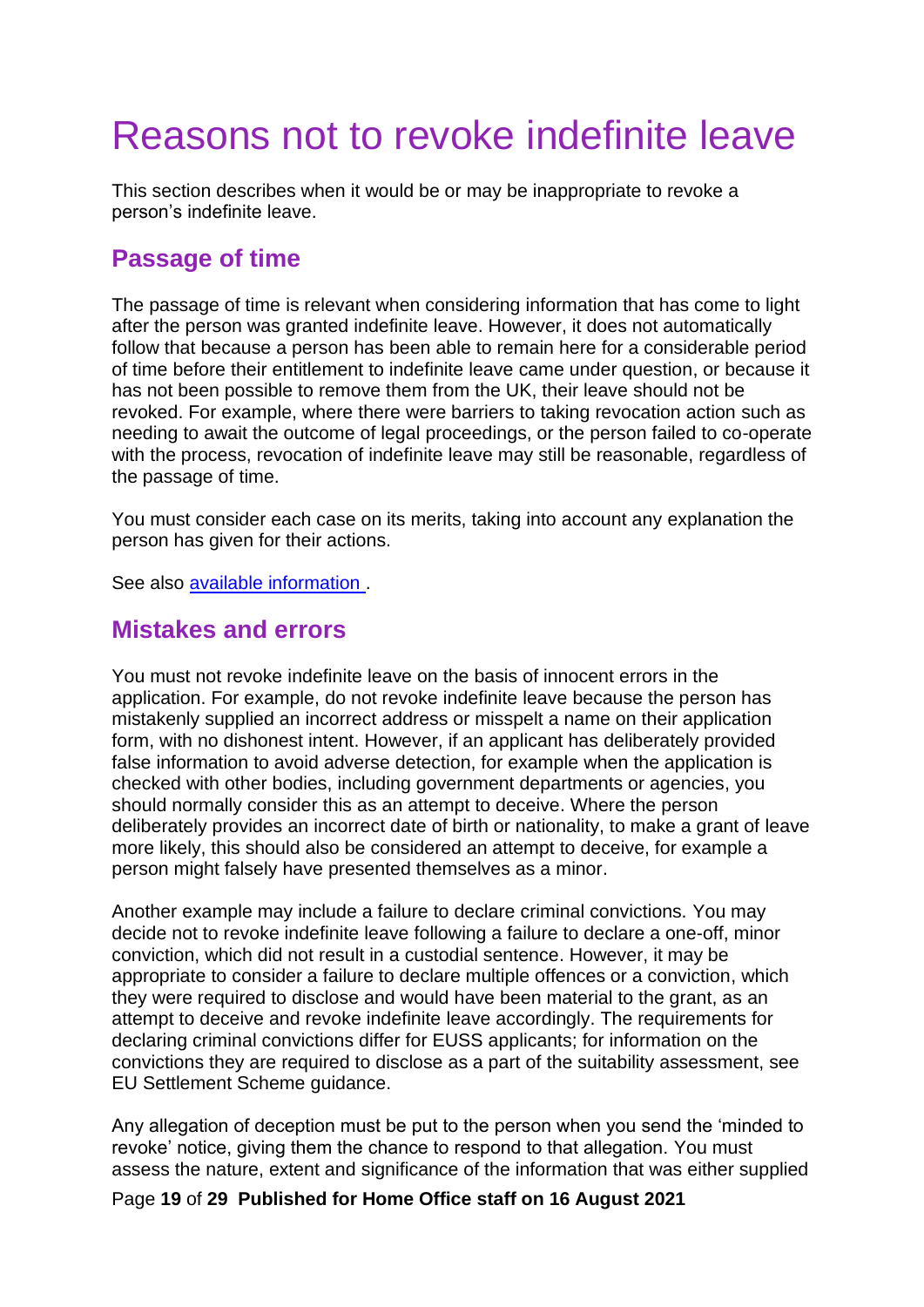but was false or that was omitted and any explanation the person has given. There should be clear evidence of deception and that the deception was material to the grant of leave.

## <span id="page-19-0"></span>**Available information**

Information may have been available to the decision maker who granted indefinite leave that should or would have called into question the applicant's entitlement to that leave. This could include but is not limited to the use of fraudulent or false documents in support of an application for leave, use of false biometrics or criminality or non-conducive behaviour sufficient to have failed the relevant suitability requirements in the Immigration Rules for that leave.

If you are aware that information was previously available, which would normally have cast doubt on the applicant's entitlement to indefinite leave, you:

- should not normally revoke indefinite leave if consideration was previously given to taking revocation or other enforcement action, but it was decided not to, and no new information has since come to light to warrant revocation
- may consider revoking indefinite leave if the decision maker who granted that leave overlooked the information in error; an applicant should not benefit from their dishonesty regardless of the error, but the passage of time since the leave was granted will be relevant
- must consider revoking indefinite leave if the information was withheld or concealed by the person when making their application for indefinite leave; for example, it may become apparent that a person has a greater criminal history than was originally realised by the decision maker who granted indefinite leave or than was disclosed by the applicant

In cases where a person honestly provided information in support of their application and the decision maker had the authority to grant leave but for example overlooked that the applicant did not entirely meet the requirements of the Immigration Rules, the applicant cannot be said to have used [deception](#page-11-0) and therefore the power to revoke indefinite leave under section 76(2) cannot be used.

## <span id="page-19-1"></span>**Exceptional circumstances**

There may be exceptional circumstances in a particular case that mean it would not be appropriate to revoke a person's indefinite leave, despite the fact that they appear to fall within the remit of this policy.

Examples include, but are not limited to, persons with serious mental health issues, victims of human trafficking or victims of domestic violence. These are not automatic exemptions and you must consider each case on its individual merits. A person may still be able to qualify for a grant of limited leave even if their indefinite leave is revoked.

#### **Related content**

**[Contents](#page-0-0)** 

Page **20** of **29 Published for Home Office staff on 16 August 2021**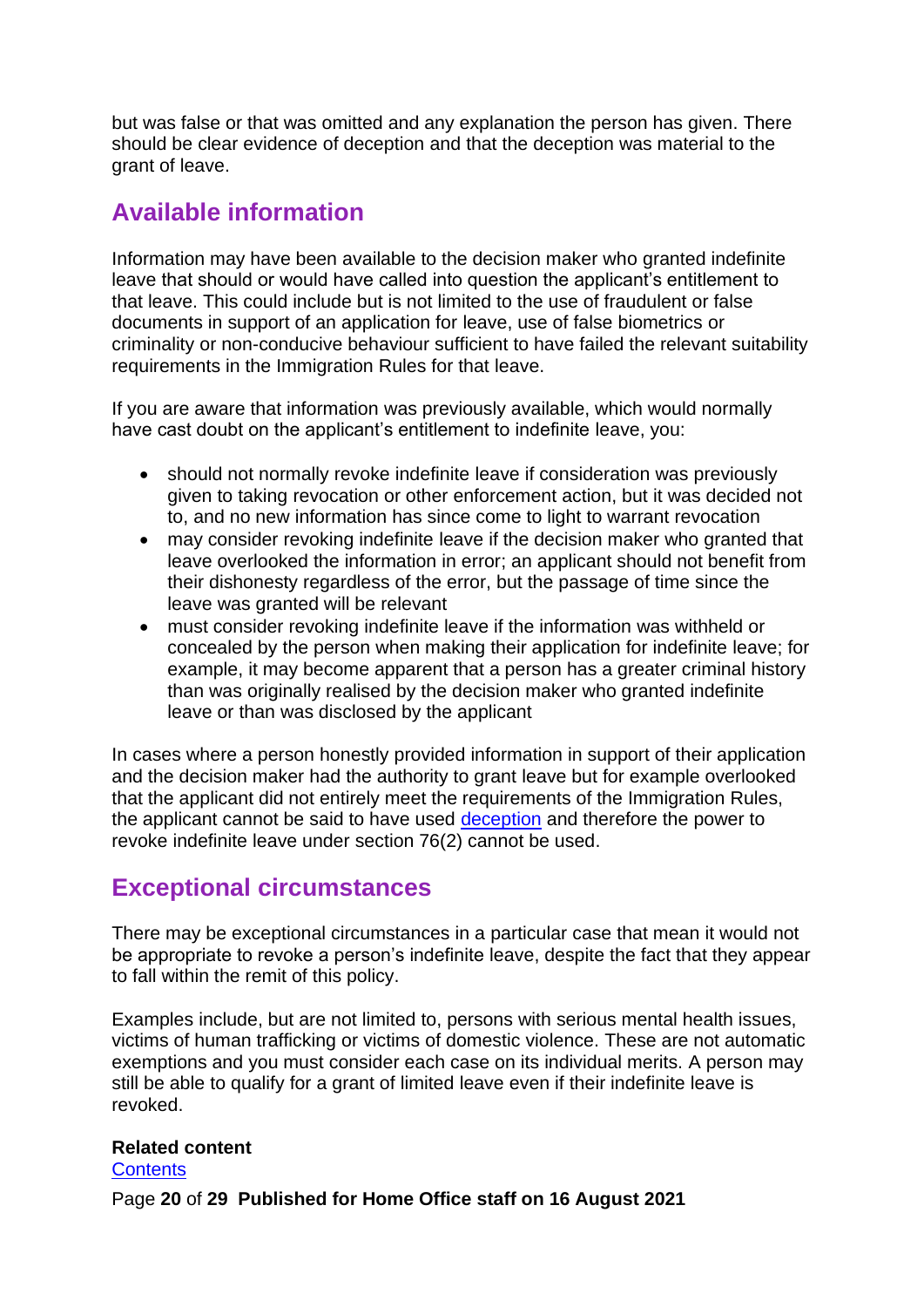Victims of domestic violence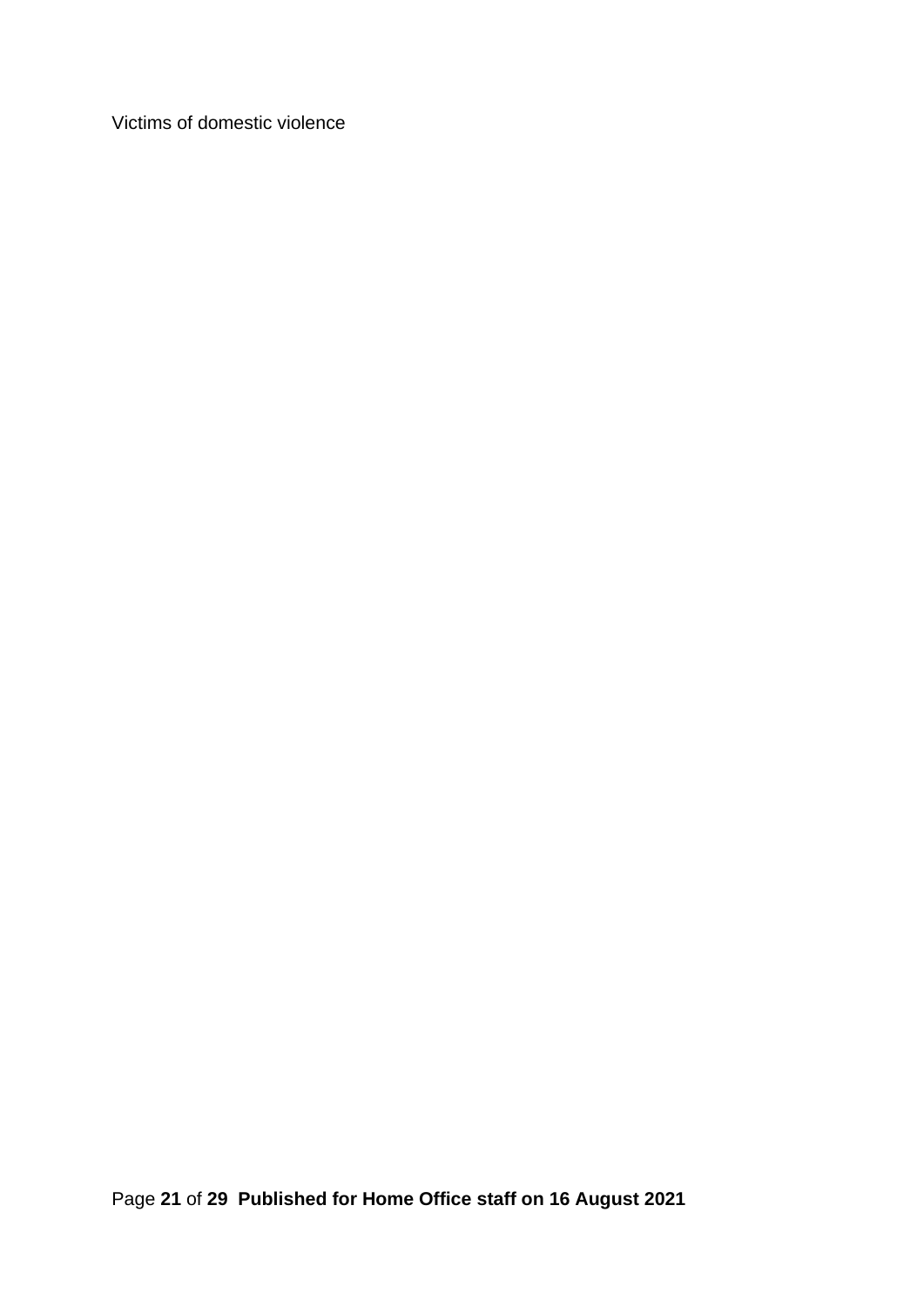# <span id="page-21-0"></span>Family and private life

This section tells you about taking family and private life issues into account when considering revocation of indefinite leave.

Where indefinite leave is revoked so that the person has no leave to enter or remain in the UK, they may be liable to removal. It is however open to that person to make an application for leave to remain if they believe they have an alternative basis of stay in the UK. In the case of section 76(1) revocation, as it is accepted that the person cannot be deported for legal reasons, they will be granted a period of limited leave to remain if their indefinite leave is revoked. For further information see grants [or applying for limited leave.](#page-27-0)

Limited leave to remain will still allow the person to continue with their family life, private life or both. Depending on the basis on which the person is residing or remaining in the UK, it will potentially remove other benefits that derive from holding indefinite leave, such as an unrestricted ability to take employment or study, or having recourse to public funds. This does not necessarily mean that a person with limited leave will be unable to take employment or study but depending on what type of limited leave they have, it may be subject to conditions that restrict what the person can do, including whether they can access public funds.

If the immigration status of family members is not directly dependent on the person whose indefinite leave is to be revoked, you can normally expect revocation to have less of an impact on their lives than it might have if they were dependants.

## <span id="page-21-1"></span>**Human rights claim**

In response to the 'minded to revoke' notice, a person may claim that revocation would breach their rights to family and private life. However, you must not consider these as a human rights claim at the revocation stage.

A human rights claim is defined in [section 113 of the 2002 Act a](https://www.legislation.gov.uk/ukpga/2002/41/section/113)s:

"a claim made by a person to the Secretary of State at a place designated by the Secretary of State that to remove the person from or require him to leave the United Kingdom or to refuse him entry into the United Kingdom would be unlawful under section 6 of the Human Rights Act 1998 (c. 42) (public authority not to act contrary to Convention)"

As stated above, in section 76(1) revocation cases the person is granted limited leave to remain. While they can remain in the UK, a human rights claim against removal does not arise.

In section 76(2) and 76(3) cases, if a decision is taken after revocation of their indefinite leave to remove a person from the UK, and any human rights claim they make in response to removal is refused without being certified, they will have a right of appeal from within the UK. The removal decision is distinct from the revocation decision.

Page **22** of **29 Published for Home Office staff on 16 August 2021**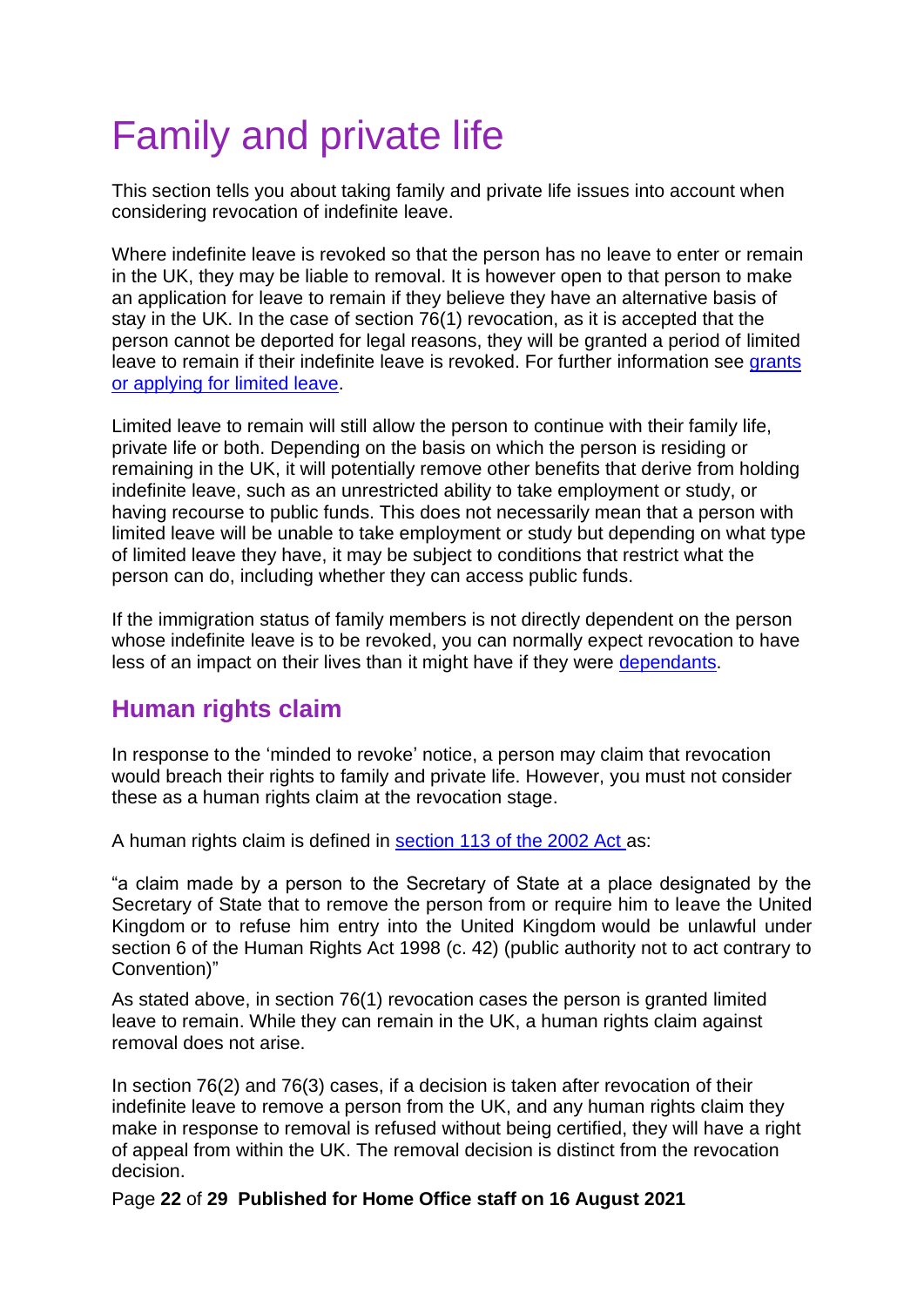## <span id="page-22-0"></span>Liability to removal

When indefinite leave is revoked under sections 76(2) or 76(3) of the 2002 Act, the person is liable to administrative removal as a person who requires but does not have leave to enter or remain in the UK.

A person who did not apply to the EUSS by the relevant deadline may still be able to apply if they can show they had reasonable grounds for not being able to meet the deadline. If a person's indefinite leave has been revoked but they have made a late application to the EUSS, or have been given 28 days' notice to do so, any removal action must wait until the outcome, including of any appeal, is known. If the person was given 28 days notice to apply to the EUSS but has not applied within the time given, consideration of removal action can continue after that point. For further information see: Guidance for Immigration Enforcement in respect of EU, other EEA and Swiss citizens and their family members

If the person has no further basis to remain in the UK, they must be served with the relevant RED notices.

#### <span id="page-22-1"></span>**RED notices**

The RED.0001 and RED.0004 notify the person of their liability to removal under [section 10\(1\) of the Immigration and Asylum Act 1999.](http://www.legislation.gov.uk/ukpga/1999/33/section/10) They also contain a section 120 notice that requires the person to provide any reasons why they should be allowed to remain in the UK. The person can use the RED.0003 to respond to the section 120 notice.

A person whose indefinite leave was granted under [Appendix EU to the Immigration](https://www.gov.uk/guidance/immigration-rules/immigration-rules-appendix-eu)  [Rules](https://www.gov.uk/guidance/immigration-rules/immigration-rules-appendix-eu) has a [right of appeal](#page-26-1) against the revocation decision, that can be brought or continued from within or outside the UK. Provided the decision has not been certified, a person wishing to exercise their right of appeal within the UK cannot be removed while an appeal could be brought or is pending. In these cases, the revocation decision letter notifies the person that they are liable to removal, allowing immigration bail to be granted using a BAIL 201 notice. You must not serve the RED notices unless and until the person is appeal rights exhausted. The RED.0004 and RED.0003 must be used for EUSS cases.

Before serving the RED notices, it is important to check whether anything the person raised as a reason not to revoke their indefinite leave is relevant to a decision on removal. For example, if the person provided family or private life reasons not to revoke their indefinite leave, those reasons may be relevant to the question of whether the person should be allowed to stay in the UK. You must consider any such reasons alongside any response to the section 120 notice.

For information on liability to section 10 administrative, including which RED notice to use, see Liability to administrative removal (non EEA) - consideration and notification.

#### Page **23** of **29 Published for Home Office staff on 16 August 2021**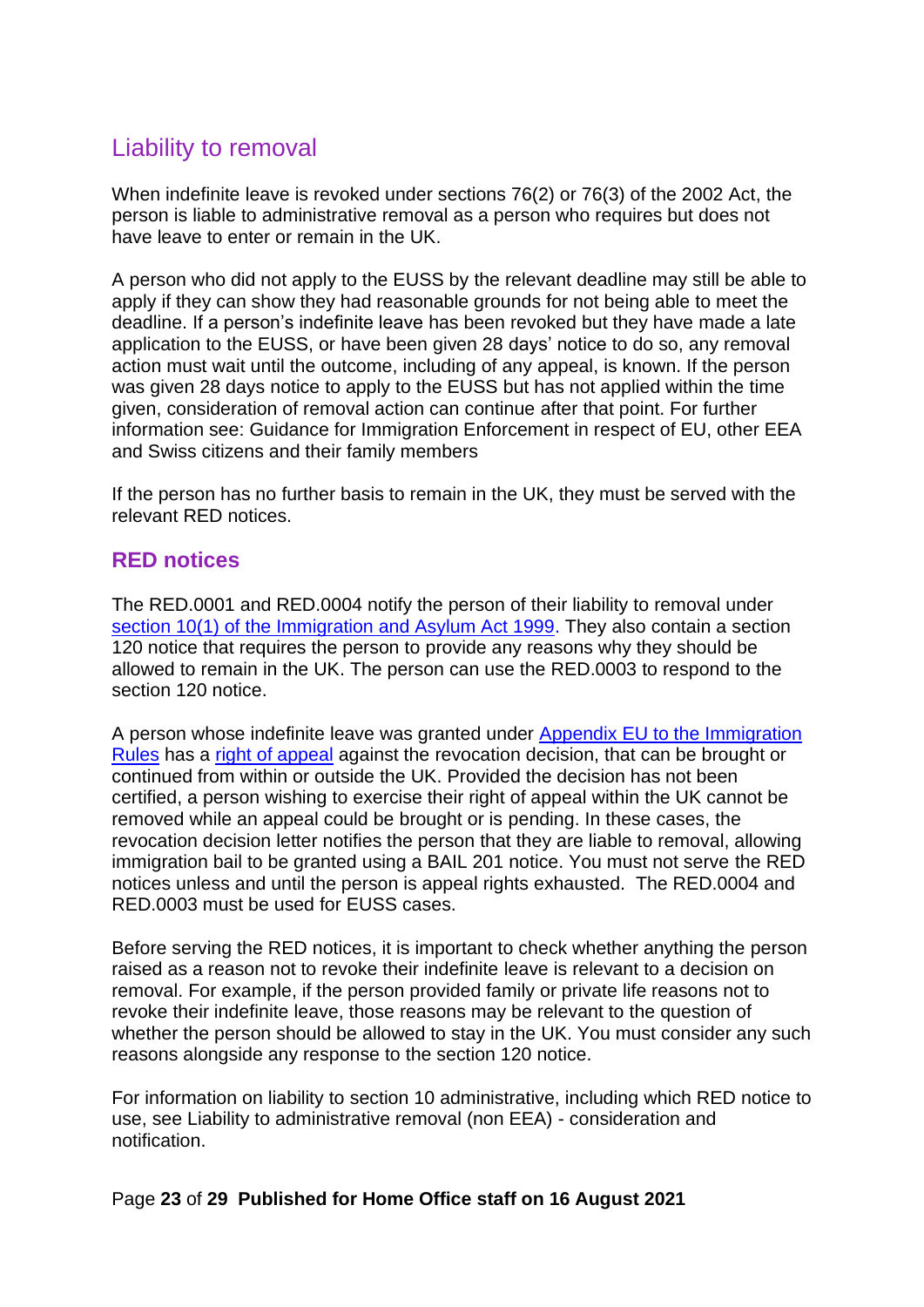#### **Related content [Contents](#page-0-0)**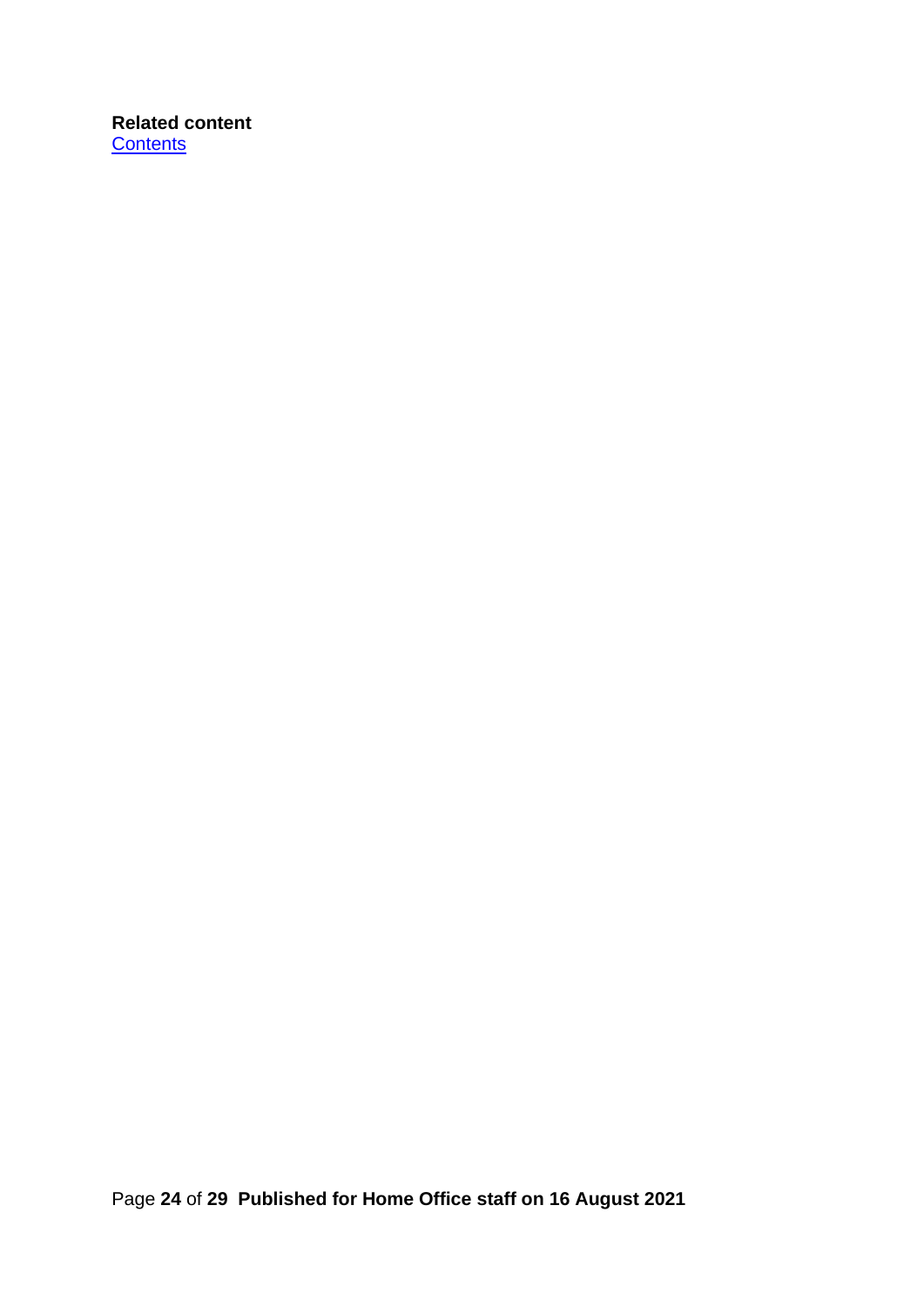# <span id="page-24-0"></span>Dependants and family members

This section tells you about dependants and family members of people whose indefinite leave has been or is being revoked under [section 76 o](http://www.legislation.gov.uk/ukpga/2002/41/section/76)f the 2002 Act.

For the purposes of this guidance in non-EUSS cases a dependant is considered to be the spouse, partner, or minor child (under 18 years of age) of a person granted indefinite leave to enter or remain in the UK, and the dependant was granted their indefinite leave on the basis of their family life with the main applicant.

As leave granted under Appendix EU to the Immigration Rules is granted to the applicant in their own right, they are not considered to be dependants for the purpose of this guidance, but their position as a family member, or claimed family member, may still be relevant. For information on the types of family relationships that may be relevant in EUSS cases see EUSS: EU, other EEA and Swiss citizens and their family members.

## <span id="page-24-1"></span>**Section 76(1)**

Revocation of indefinite leave under section 76(1) applies only to the person who is liable to deportation but cannot be deported for legal reasons. The fact that a family member may have been granted indefinite leave in their capacity as that person's dependant does not warrant the revocation of their leave on that basis. If a dependant or family member was also involved in criminality or conduct that causes them to be liable to deportation, action must be taken against the person based on the circumstances of their individual case. This may include section 76(1) revocation of indefinite leave if they also cannot be deported for legal reasons.

# <span id="page-24-2"></span>**Section 76(2)**

Where a dependant obtained their indefinite leave due to the deception of the main family member and you are considering revoking the main applicant's indefinite leave, you must consider whether it would be appropriate to also revoke that of the dependant.

It will be important to consider the circumstances of the dependent family member, including whether they had been aware of the deception, their ties to the UK, what age they are, how long they have had indefinite leave and whether they would be eligible to remain in the UK in their own right through another route. The fact that a family member was not involved in the deception does not prevent you from revoking their indefinite leave provided that the deception was material to the grant of leave; it is not necessary for the recipient to have practised deception, only to have obtained the leave as a result of deception. However, the fact that a dependant may have unwittingly benefitted from a family member's deception, which they were not actively involved in, must not be used against them if they later make their own application for leave to enter or remain.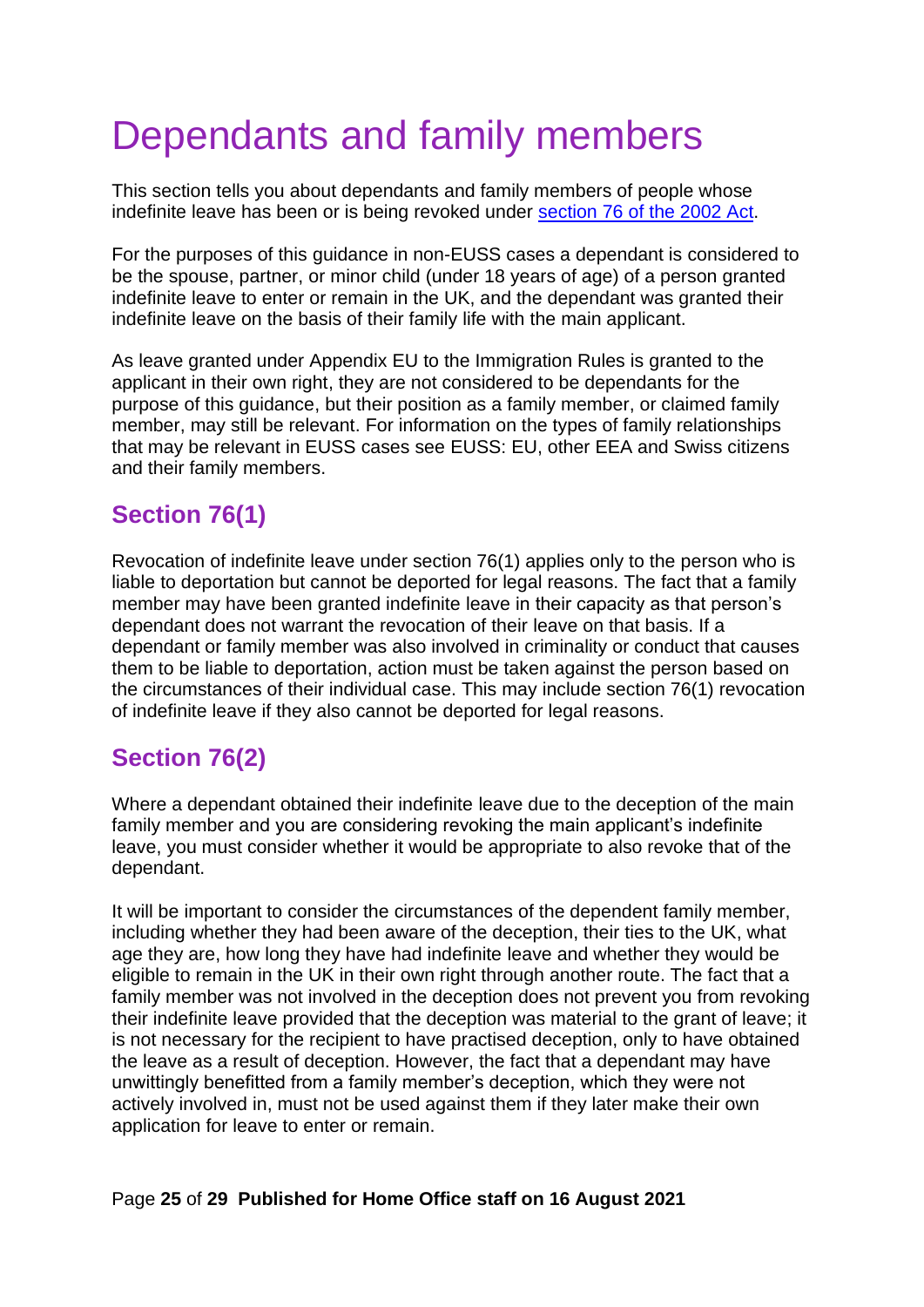For EUSS indefinite leave cases, where you are considering taking section 76(2) revocation action against a person who has falsely or fraudulently claimed to be an EEA national or the family member of an EEA national, you must also consider whether to take revocation action against any of their family members who were granted indefinite leave on the basis of that family relationship. For example, a person may have fraudulently presented themselves as an EEA national, applied to the EUSS and been granted indefinite leave. A third country national married to that person may have been granted EUSS leave as their spouse, but in fact they are not the spouse of an EEA national and would not have met the requirements of Appendix EU, had the deception been known. Both individuals have obtained leave by deception.

# <span id="page-25-0"></span>**Section 76(3)**

Where a person was granted indefinite leave on the basis of being the dependant of a refugee, but that individual has ceased to be a refugee, the dependant's indefinite leave can be revoked under section 76(3) of the 2002 Act. However, if the family member is a refugee in their own right, you must not revoke their indefinite leave unless they too cease to be a refugee for a reason set out in section 76(3).

## <span id="page-25-1"></span>Revocation of a dependant's or family member's indefinite leave

If you are considering revoking their indefinite leave, you must prepare a separate 'minded to revoke' notice for each dependant or family member. Notices relating to minors must be sent to the legal representative acting on their behalf, or, where there is no legal representative, be sent care of the appropriate responsible parent or guardian.

A person whose indefinite leave is revoked will be liable to removal if they do not have any other basis on which to remain in the UK. However, it is open to the main applicant and dependants to make applications for leave to remain if they consider they have a basis for remaining in the UK. The family will therefore have the possibility of making applications that might allow them to remain together in the UK as a family unit, or of choosing to leave the UK together. Alternatively, individual family members with an entitlement to live in the UK may choose to remain while others leave.

If any dependants or family members are liable to removal, follow the relevant [section 76\(2\)](#page-14-2) or [section 76\(3\)](#page-17-0) service of notices processes.

See also liability to administrative removal (non-EEA) - consideration and notification, [best interests of a child,](#page-4-3) [revocation of refugee status,](https://www.gov.uk/government/publications/canceling-ceasing-and-revoking-refugee-status-process) family separations and family returns process guidance.

**Related content Contents** [EEA and Swiss Nationals](https://www.gov.uk/government/collections/eea-swiss-nationals-and-ec-association-agreements-modernised-guidance)

Page **26** of **29 Published for Home Office staff on 16 August 2021**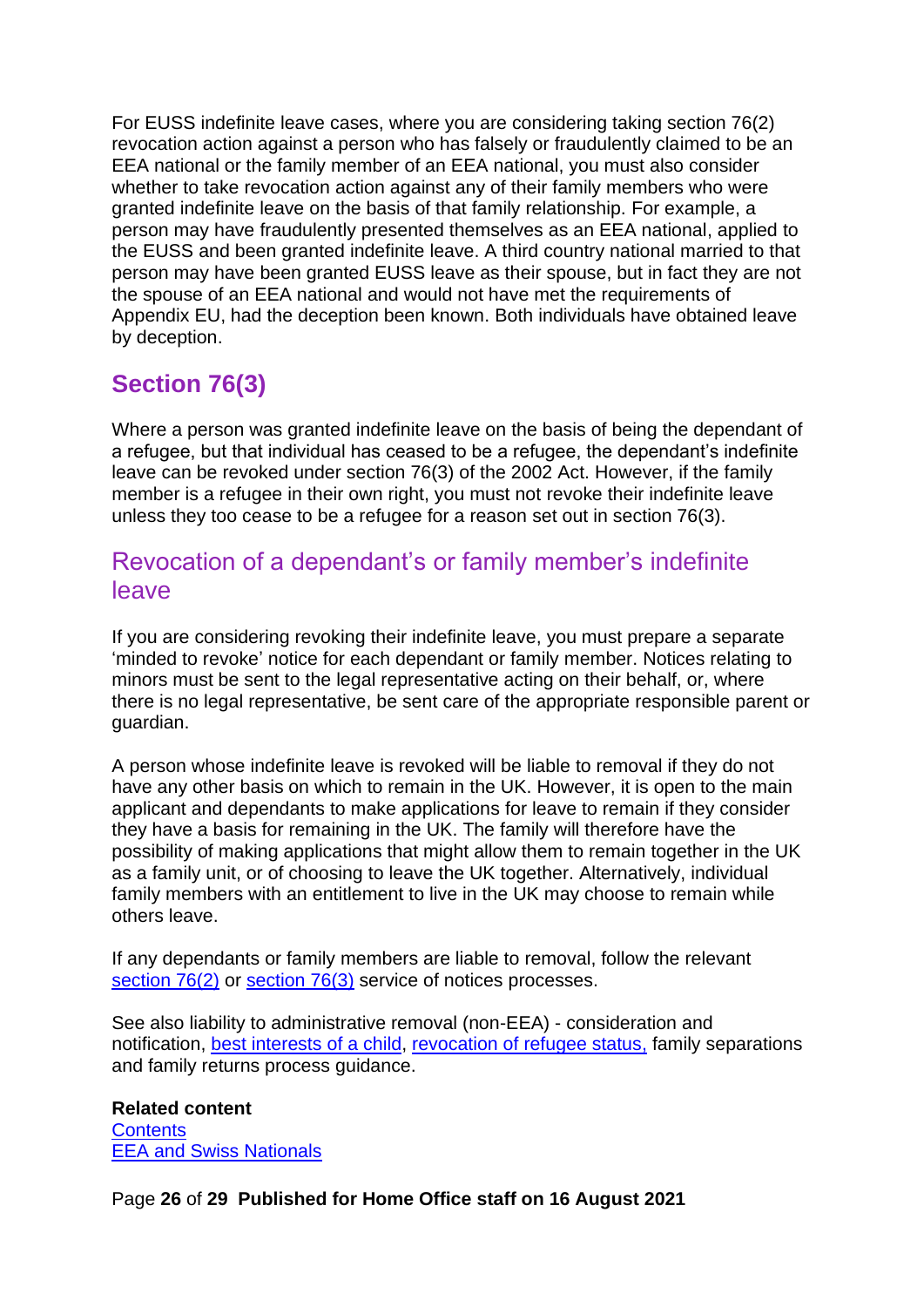# <span id="page-26-0"></span>Appeal rights

This section tells you about rights of appeal.

# <span id="page-26-1"></span>**Rights of appeal**

Where a decision to revoke EUSS indefinite leave is taken on or after 23.00 GMT on 31 January 2020 the person has a right to appeal that decision under regulation 4 of the [Immigration \(Citizens' Rights Appeals\) \(EU Exit\) Regulations 2020](http://www.legislation.gov.uk/uksi/2020/61/contents/made) on the following grounds:

• that the decision breaches any rights which the person has under 'the agreements'

or

• that the revocation of indefinite leave to enter or remain is not in accordance with section 76(1) or (2) of the 2002 Act (as the case may be)

'The agreements' are described in the [appeals guidance.](https://www.gov.uk/government/publications/appeals)

There is no right of appeal against a decision to revoke non-EUSS indefinite leave, although the decision can be judicially reviewed.

A person whose indefinite leave is revoked will, if they are subsequently considered for removal from the UK, have the opportunity to provide reasons why they should not be removed. Where those reasons amount to a human rights or protection claim, the person will have a right of appeal if that claim is refused.

As those whose indefinite leave is revoked under section 76(1) cannot be deported for legal reasons, and are granted a period of limited leave to remain, the grounds for a human rights claim will not arise unless and until removal action becomes possible at a future stage.

For further information on appeal rights, see the [appeals guidance.](https://www.gov.uk/government/publications/appeals)

#### **Related content [Contents](#page-0-0)**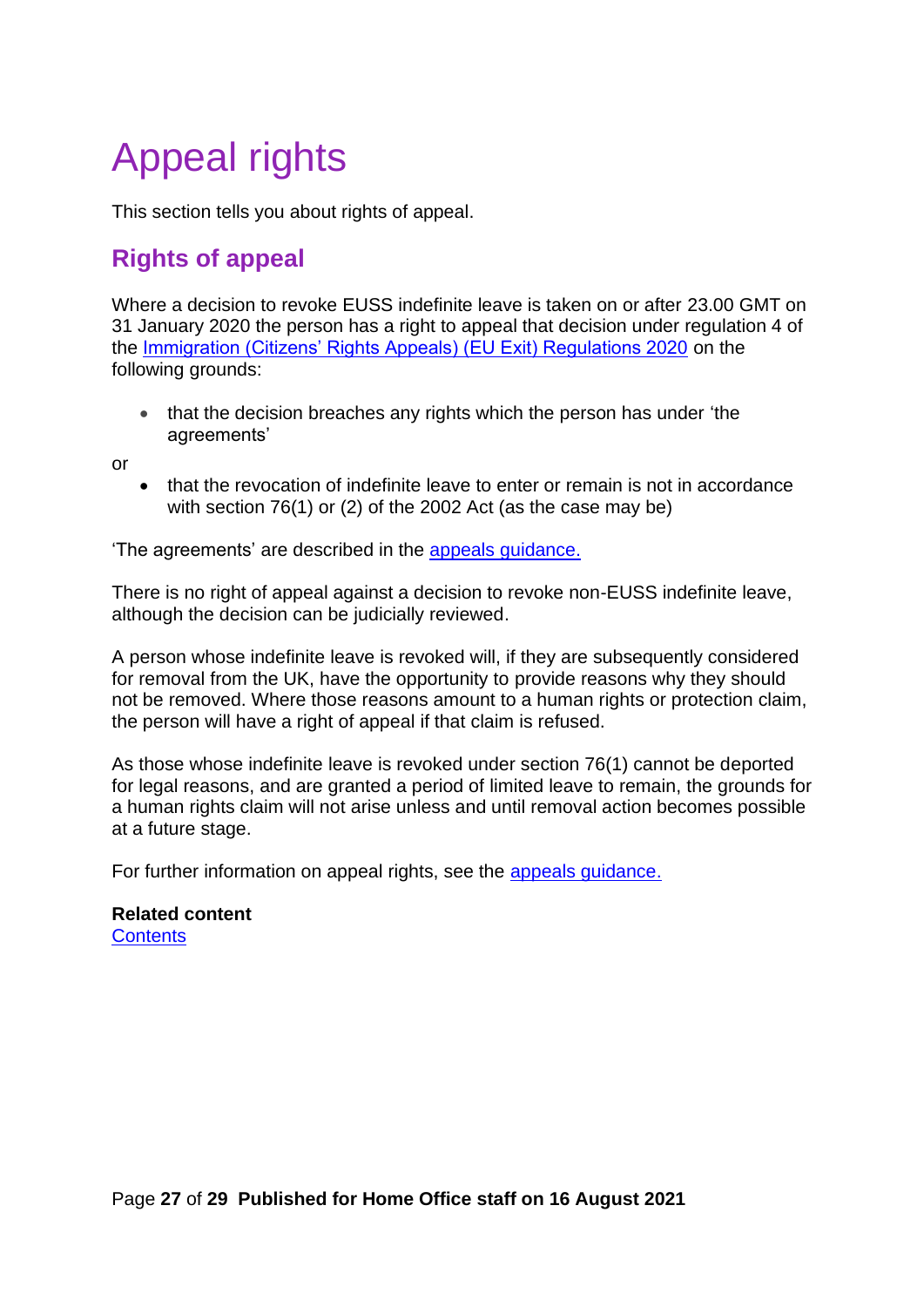# <span id="page-27-0"></span>Grants or applying for limited leave to remain

This section tells you about some of the types of limited leave a person may be able to apply for or be granted following revocation of their indefinite leave.

### <span id="page-27-1"></span>**Leave under the Rules**

Where indefinite leave has been revoked under [section 76 of the 2002 Act](http://www.legislation.gov.uk/ukpga/2002/41/section/76) the person may be able to apply for leave through an application route either under or outside of the Immigration Rules. However, to qualify for leave under the Rules, the applicant will need to meet the requirements of the relevant category. Criminality or deception may mean that the suitability requirements cannot be met in some cases. Deception used by a lead applicant must not be held against an unwitting dependant who subsequently applies for leave in their own right.

In some cases, for example where indefinite leave is revoked under section 76(1), it may be necessary to grant the person an initial period of limited leave. The leave granted will depend on the circumstances of the case and nature of the legal reason preventing their deportation or removal from the UK.

## <span id="page-27-2"></span>Article 8

Where a foreign national offender is liable to deportation but cannot be deported for Article 8 reasons (section 76(1) revocation), it may be appropriate to grant limited leave in accordance with [paragraph 3](https://www.gov.uk/guidance/immigration-rules/immigration-rules-part-13-deportation)99B of the Immigration Rules. This sets out that where an Article 8 claim by a foreign criminal is successful, limited leave shall be granted for a period of up to 30 months, subject to such conditions as the Secretary of State considers appropriate. For further information see criminality guidance for Article 8 ECHR cases.

In other cases where the person has Article 8 grounds for wishing to remain in the UK, they may be able to apply for leave under [Appendix FM: family members](https://www.gov.uk/guidance/immigration-rules/immigration-rules-appendix-fm-family-members) or paragraph 276ADE, [part 7: other categories o](https://www.gov.uk/guidance/immigration-rules/immigration-rules-part-7-other-categories)f the Immigration Rules.

## <span id="page-27-3"></span>Refugee leave

Where the person holds refugee status and there is no intention of revoking that status, they are normally entitled to refugee leave. This may not be the case where Article 33(2) of the Refugee Convention applies.

## <span id="page-27-4"></span>**Leave granted outside the Immigration Rules**

If the person cannot qualify for a grant of limited leave under the Immigration Rules, one of the following forms of leave outside of the Rules may be possible, depending on the circumstances.

#### Page **28** of **29 Published for Home Office staff on 16 August 2021**